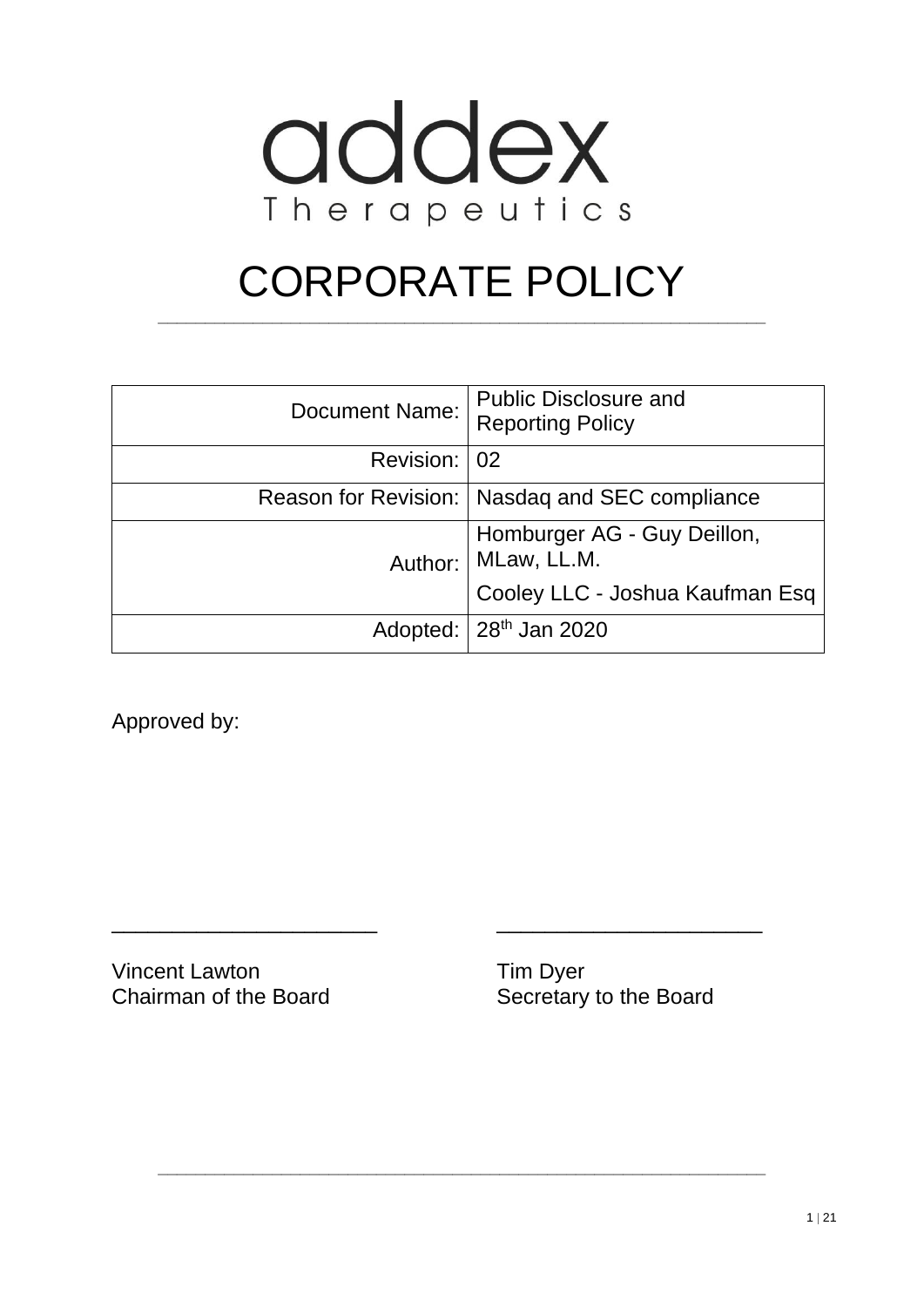

### **Table of Contents**

| 1.               |                |                                                                                |  |
|------------------|----------------|--------------------------------------------------------------------------------|--|
|                  | 1.1            |                                                                                |  |
|                  | 1.2            |                                                                                |  |
|                  | 1.3            |                                                                                |  |
| $\mathbf{2}$     |                |                                                                                |  |
|                  | 2.1            |                                                                                |  |
|                  | 2.2            |                                                                                |  |
|                  | 2.3            | Technical and Administrative Reporting (Art. 49 et seq. LR)4                   |  |
|                  | 2.3.1          |                                                                                |  |
|                  | 2.3.2          |                                                                                |  |
|                  | 2.3.3          |                                                                                |  |
|                  | 2.4            | Reporting Obligations Arising from Third Party Notifications (Art. 124 FMIA) 5 |  |
|                  | 2.4.1          |                                                                                |  |
|                  | 2.4.2          |                                                                                |  |
|                  | 2.5            | Reporting Obligation in Connection with Addex's Transactions in Own Equity     |  |
|                  | 2.5.1          |                                                                                |  |
|                  | 2.5.2          |                                                                                |  |
|                  | 2.6            |                                                                                |  |
|                  | 2.7            | Reporting of Management Transactions (Art. 56 LR)7                             |  |
|                  | 2.7.1          |                                                                                |  |
|                  | 2.7.2          |                                                                                |  |
|                  | 2.7.3          |                                                                                |  |
|                  | 2.7.4          |                                                                                |  |
|                  | 2.7.5          |                                                                                |  |
|                  | 2.7.6          |                                                                                |  |
| 3.               |                |                                                                                |  |
|                  | 3.1            |                                                                                |  |
|                  | 3.2            |                                                                                |  |
|                  | 3.2.1<br>3.2.2 |                                                                                |  |
|                  | 3.2.3          |                                                                                |  |
|                  | 3.2.4          |                                                                                |  |
|                  | 3.2.5          |                                                                                |  |
|                  | 3.2.6          |                                                                                |  |
|                  | 3.3            | Exception: Postponement of Disclosure (Art. 54 LR)  11                         |  |
|                  | 3.3.1          |                                                                                |  |
|                  | 3.3.2          |                                                                                |  |
|                  | 3.4            |                                                                                |  |
|                  | 3.5            |                                                                                |  |
| 4.               |                |                                                                                |  |
|                  | 4.1            |                                                                                |  |
|                  | 4.2            |                                                                                |  |
|                  | 4.3            |                                                                                |  |
|                  | 4.4            |                                                                                |  |
| 5.               |                |                                                                                |  |
|                  | 5.1            |                                                                                |  |
|                  | 5.2            |                                                                                |  |
| 6.               |                |                                                                                |  |
| $\overline{7}$ . |                | Specific Rules with respect to Conference Calls 15                             |  |
| 8.               |                |                                                                                |  |
|                  |                |                                                                                |  |
|                  |                |                                                                                |  |
|                  |                |                                                                                |  |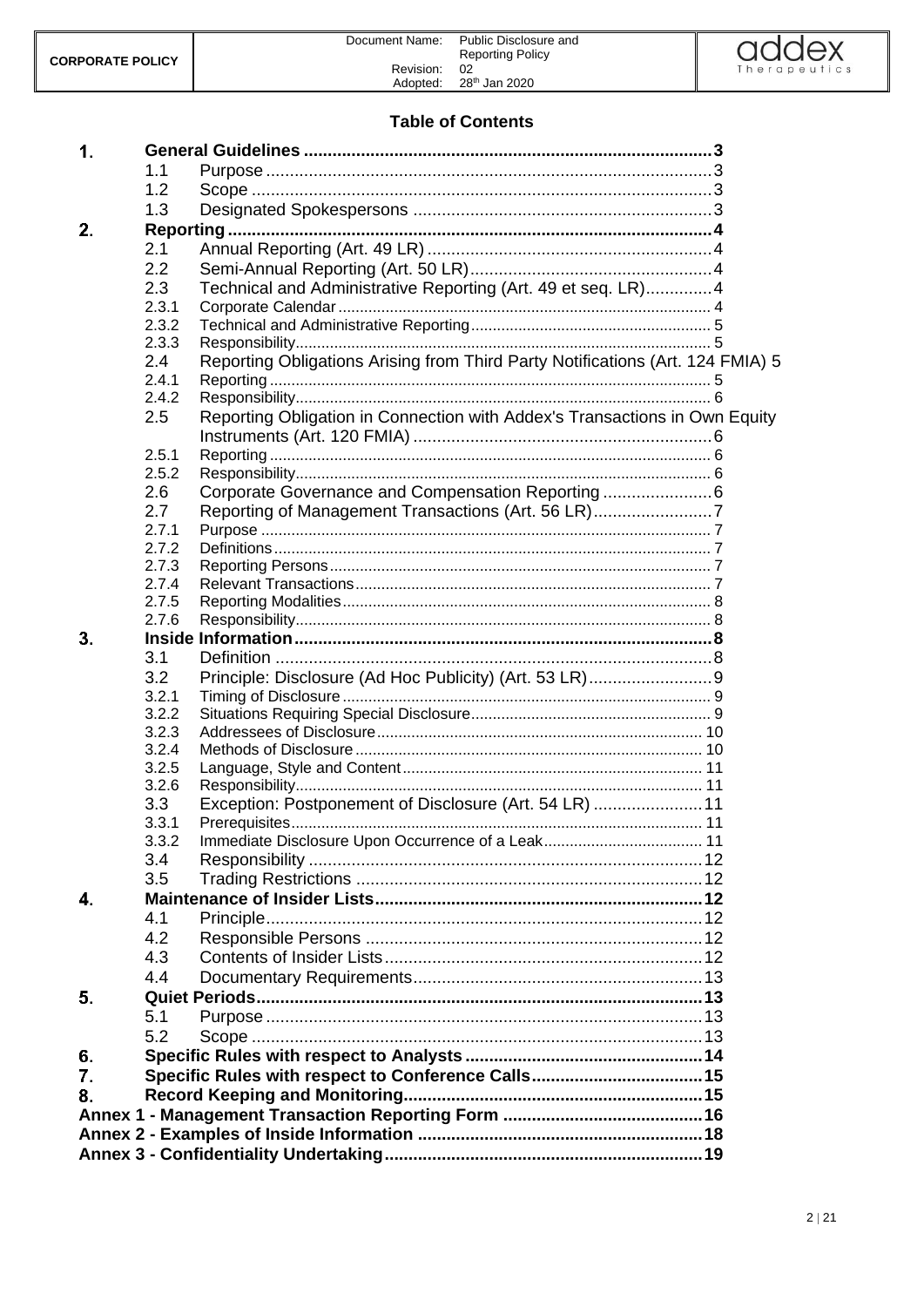

# <span id="page-2-0"></span>**General Guidelines**

## <span id="page-2-1"></span>**1.1 Purpose**

Addex Therapeutics Ltd (**Addex** or the **Company**), a company incorporated in Plan-les-Ouates|Geneva, Switzerland listed on the SIX Swiss Exchange (**SIX**), and all the companies included in its consolidated financial statements (**Addex Group**) have to comply with all applicable disclosure, reporting and market conduct laws of Switzerland, as well as the rules and regulations of the SIX and of the Swiss Financial Market Supervisory Authority FINMA (**FINMA**), as well as the federal securities laws of the United States of America and the rules of the Nasdaq Stock Market LLC (**Nasdaq**).

The purpose of this Public Disclosure and Reporting Policy (**Policy**) is to ensure compliance with such laws, rules and regulations and, therefore, that insiders do not take advantage of information not available to the investing public and to protect the interests of market participants by providing them with consistent, prompt and complete information about significant corporate developments that might affect the value of possible investments.

Accordingly, this Policy defines the rules and procedures applicable to ensure:

- (a) an orderly information flow as to any financial information and any other reporting obligations in accordance with the Listing Rules of the SIX (**Listing Rules** or **LR**), the Swiss Federal Financial Markets Infrastructure Act (**FMIA**), including its implementing directives, circulars and other regulations, and the fair disclosure regulation (**Regulation FD**) adopted by the Securities and Exchange Commission under the Securities Exchange Act of 1934;
- (b) immediate information of securities markets about non-public, potentially price-sensitive facts in accordance with the Listing Rules; and
- (c) the prevention of abuse of Inside Information (as defined below) and of market manipulation as set out in art. 142–143 and 154–155 FMIA, art. 22 *et seq*. of the Swiss Federal Financial Market Infrastructure Ordinance and the Circular 2013/08 on market conduct rules issued by FINMA (**FINMA Circular**).

This Policy is a binding directive issued by the Board of Directors of Addex.

<span id="page-2-2"></span>References in this Policy to one gender shall be deemed to include the other gender.

#### **1.2 Scope**

This Policy applies to all directors, officers, members of the scientific advisory board of the Addex Group, any employee of the Addex Group, as well as contractors, temporary contract workers, and other business affiliates of the Addex Group with knowledge of its business activities.

This Policy applies to all written statements made in the annual and semi-annual reports, reports to regulators, press releases, letters to shareholders or employees, reports of speeches by senior management, hand-outs at meetings with analysts and investors, and information contained on the Addex internet website and intranet site as well as in public regulatory filings, among others.

This Policy also applies to all oral statements made in group and individual meetings or phone calls with analysts and investors, speeches by senior management, interviews with the media, press conferences and all other external communications which are (to be) disclosed to the public.

### <span id="page-2-3"></span>**1.3 Designated Spokespersons**

The Chairman, the Chief Executive Officer and the Chief Financial Officer are the only persons authorized to make any kind of oral or written public communication for Addex (**Designated**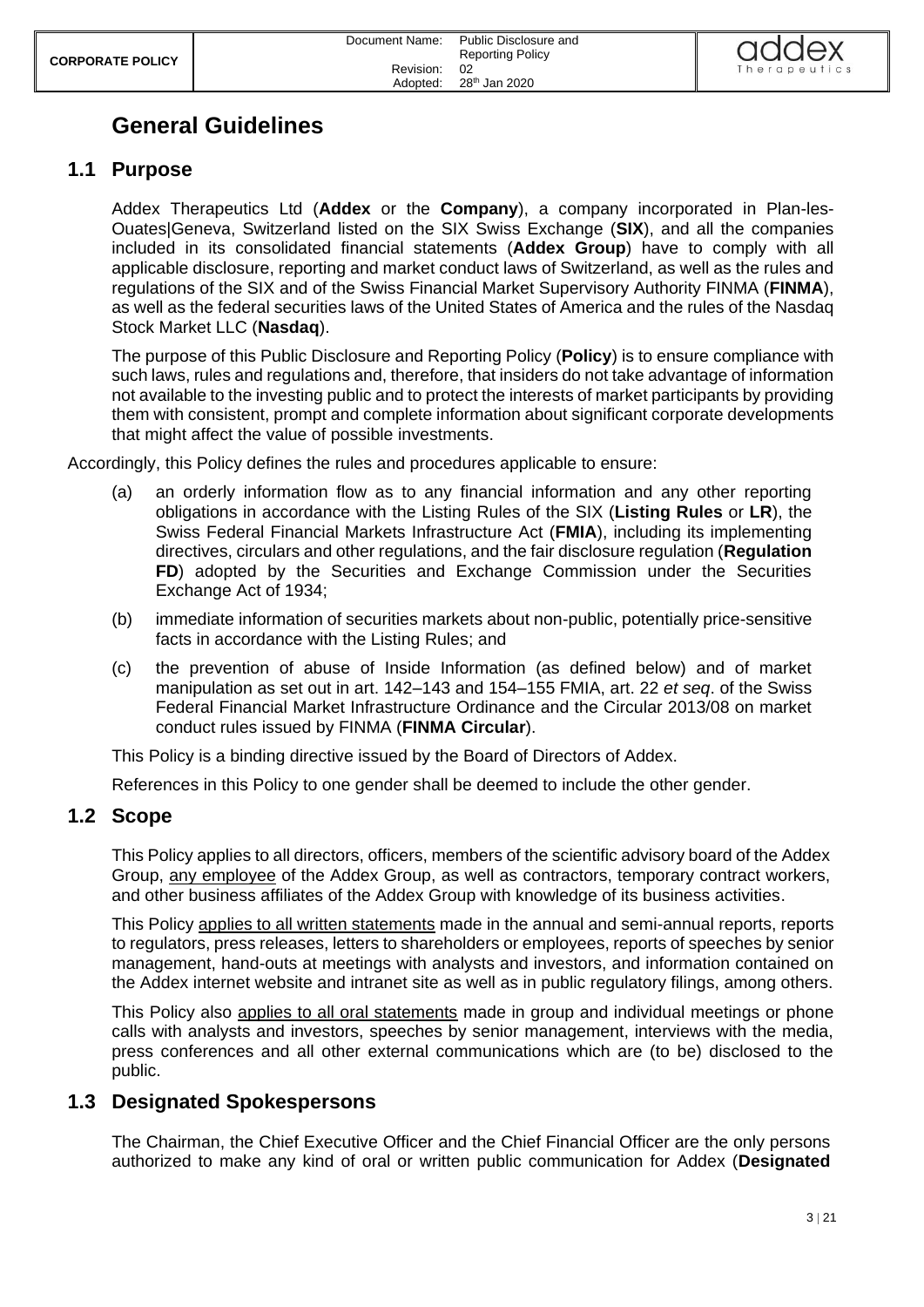**Spokespersons**). Any Designated Spokesperson may designate such other persons from time to time to make certain corporate communications, including in response to specific inquiries.

Other persons may respond to inquiries from or discuss matters related to Addex with representatives of the investment community, the media or any financial regulatory authorities only to the extent this Policy explicitly so permits or they have been instructed by a Designated Spokesperson.

Any person who communicates about Addex business with analysts, investors, potential investors, shareholders, media, or other members of the public without the prior consent of a Designated Spokesperson or another authorized officer, or who otherwise discloses information in violation of this Policy, will be subject to disciplinary action, which may include termination.

#### <span id="page-3-0"></span> $2<sub>1</sub>$ **Reporting**

# <span id="page-3-1"></span>**2.1 Annual Reporting (Art. 49 LR)**

The annual report (which contains the annual management report, the audited statutory and consolidated financial statements with auditors' reports as well as the corporate governance report and the compensation report) (**Annual Report**) must, within four (4) months after the closing of the financial year but no later than 21 calendar days before the annual general meeting, be simultaneously (i) announced in a press release, (ii) submitted in English to the Disclosure Office of the SIX together with the link to the Addex website containing the Annual Report, (iii) filed with the SEC on Form 20-F, and (iv) published on the Addex website in English.

The press release must be published as *ad hoc* information in accordance with Section 3.2.3 of this Policy (see art. 7 of the SIX Directive on Ad hoc Publicity (**DAH**)).

Following such announcement, the published Annual Report shall be available on the Addex website for a period of five years.

<span id="page-3-2"></span>The Annual Report shall be provided in printed form to shareholders upon request.

# **2.2 Semi-Annual Reporting (Art. 50 LR)**

The unaudited semi-annual financial statements (the **Semi-Annual Financial Statements**) must, within three months after the end of the respective reporting period, be simultaneously (i) announced in a press release, (ii) submitted in English to the Disclosure Office of the SIX, together with the link to the Addex website containing such unaudited Semi-Annual Financial Statements, (iii) furnished to the Nasdaq on Form 6-K, and (iv) published on the Addex website in English.

The press release must be published as *ad hoc* information in accordance with Section 3.2.3 of this Policy (see art. 7 DAH).

Following such announcement, the Semi-Annual Financial Statements shall be available on Addex's website for a period of five years.

The Semi-Annual Financial Statements shall be provided in printed form to shareholders upon request.

# <span id="page-3-3"></span>**2.3 Technical and Administrative Reporting (Art. 49 et seq. LR)**

### <span id="page-3-4"></span>**2.3.1 Corporate Calendar**

At the beginning of each financial year, Addex shall electronically provide to the SIX the corporate calendar covering at least the current financial year. Addex shall keep the corporate calendar up to date and inform the SIX accordingly. The corporate calendar shall indicate the dates of the annual general meeting and the publication of the Annual Report and the Semi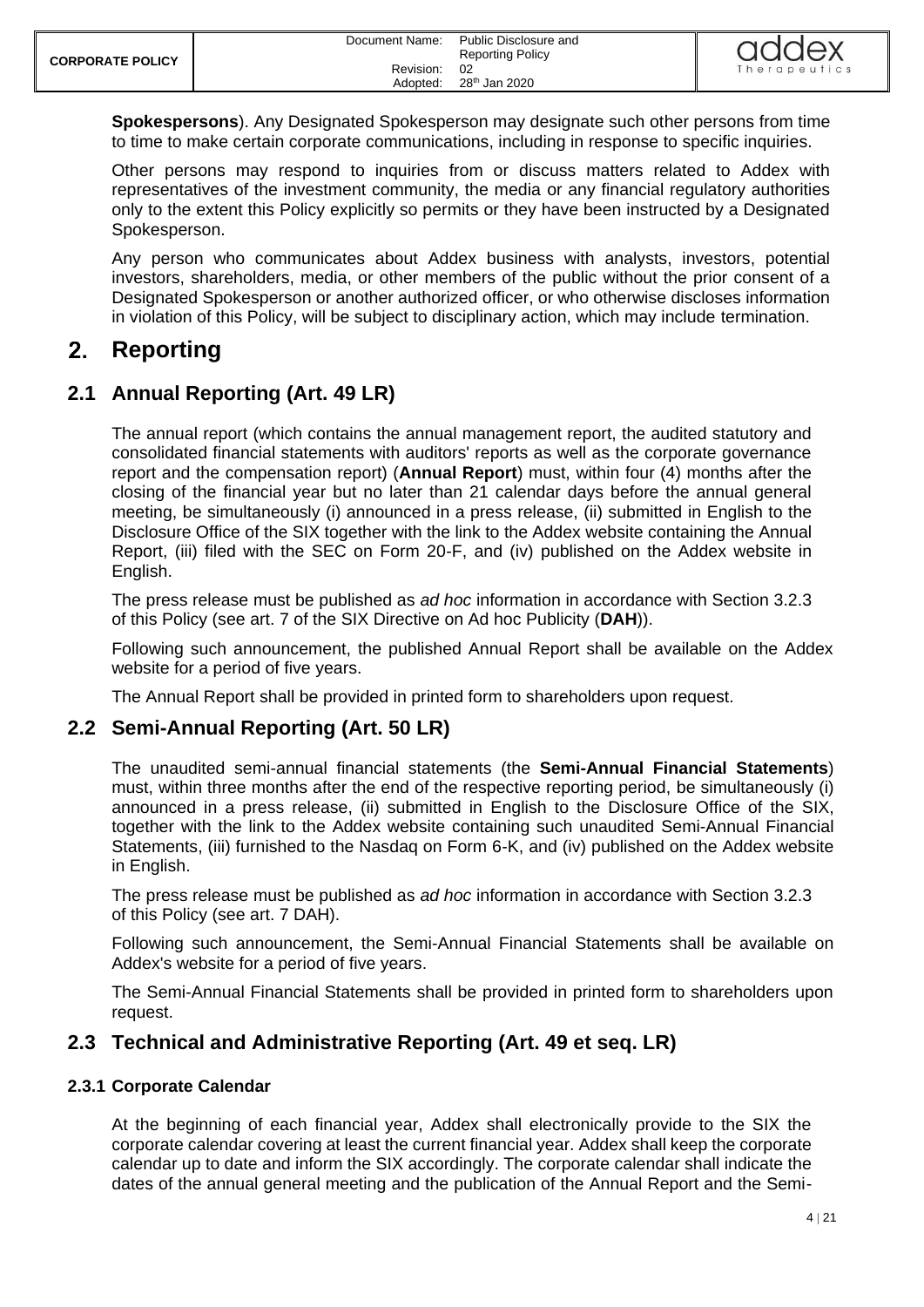Annual Financial Statements as well as any other date which is of major importance to investors.

#### <span id="page-4-0"></span>**2.3.2 Technical and Administrative Reporting**

Further, Addex shall provide the SIX with information regarding technical and administrative matters and events, in particular details of shareholders meetings (invitations and resolutions) and dividend payments as well as any changes in the capital structure and to the rights attached to the shares of Addex, all in accordance with the SIX Directive on Regular Reporting Obligations dated March 20, 2018.

#### <span id="page-4-1"></span>**2.3.3 Responsibility**

<span id="page-4-2"></span>The Chief Financial Officer is responsible for the technical and administrative reporting.

### **2.4 Reporting Obligations Arising from Third Party Notifications (Art. 124 FMIA)**

#### <span id="page-4-3"></span>**2.4.1 Reporting**

If Addex becomes aware of or is notified by a third party that such third party has (directly, indirectly and|or acting in concert with another party), through the acquisition or sale of:

- (a) shares and|or the right to exercise voting rights in shares at one's free discretion (socalled "delegated voting rights") (altogether referred to as "Share Positions"); or
- (b) purchase rights over shares (*e.g.*, call options, conversion rights, grant of put options, other financial instruments which make it economically possible to acquire shares in Addex or which are bought, issued or granted in view of a tender offer) (such purchase rights, together with Share Positions, referred as "Purchase Positions"), or;
- (c) sale rights over shares (*e.g.*, put options, grant of call options) (referred as "Sale Positions");

(in case of (b) and (c) irrespectively of whether such rights provide for physical or cash settlement) reached, fallen below or exceeded, either actively or passively, one of the thresholds of 3, 5, 10, 15, 20, 25, 33⅓, 50, 66⅔ % of the voting rights of Addex (as registered in the commercial register), whether exercisable or not, Addex shall publish a notification on the electronic publication platform for the disclosure of shareholdings set up by the Disclosure Office of the SIX within 2 (two) trading days after receipt of such information.

The reporting shall be made separately for Purchase Positions and Sale Positions (art. 14 FMIO-FINMA). The Purchase Positions and Sale Positions may not be netted. If a threshold is reached or crossed only with respect to the Purchase Positions or the Sale Positions, both positions shall be reported, irrespective of whether or not a threshold has been reached or crossed in the other position. In addition, if the Share Positions reach or cross one of the thresholds, they must be reported separately, irrespective of whether or not a threshold has been reached or crossed with respect to the Purchase Positions (art. 16 para. 1 letter d FMIO-FINMA).

A reporting duty is also triggered if a threshold is reached or crossed as a result of an increase or decrease of Addex's share capital (as registered in the commercial register). Addex itself is also required to make disclosures regarding its own securities (*e.g*., treasury shares or stock option grants), see Section 2.5 below.

In addition, Addex shall disclose shareholders holding more than 5% of its shares in its Annual Report.

If Addex has reason to believe that a shareholder has not complied with its own reporting obligation, Addex shall inform the SIX and the FINMA immediately (art. 122 FMIA).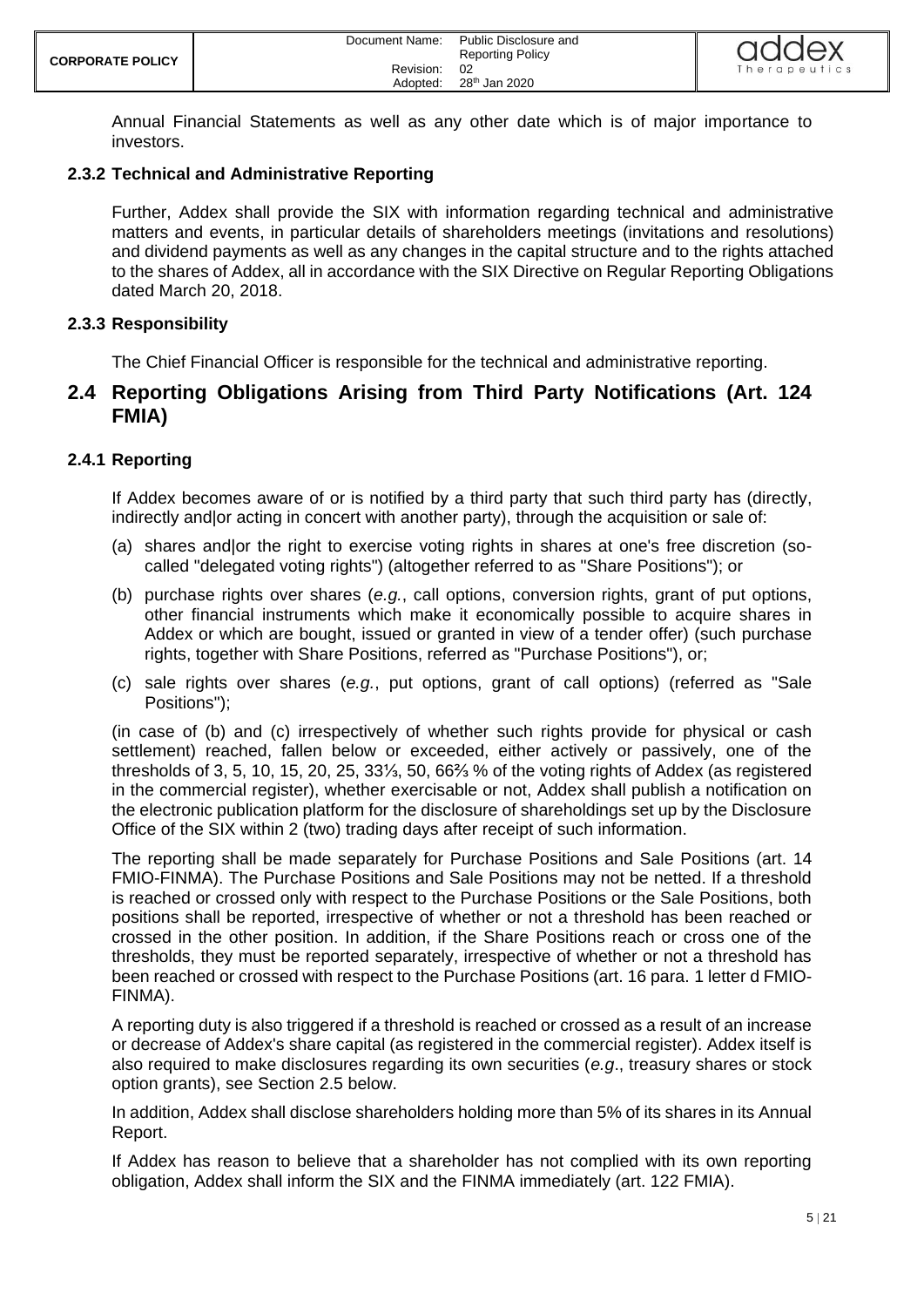| <b>CORPORATE POLICY</b> | Document Name: | Public Disclosure and<br><b>Reporting Policy</b> | addex               |
|-------------------------|----------------|--------------------------------------------------|---------------------|
|                         | Revision:      | - 02                                             | <b>Therapeutics</b> |
|                         | Adopted:       | 28 <sup>th</sup> Jan 2020                        |                     |

#### <span id="page-5-0"></span>**2.4.2 Responsibility**

The Chief Financial Officer is responsible for the reporting obligations arising from third party notifications.

### <span id="page-5-1"></span>**2.5 Reporting Obligation in Connection with Addex's Transactions in Own Equity Instruments (Art. 120 FMIA)**

#### <span id="page-5-2"></span>**2.5.1 Reporting**

If Addex reaches, falls below or exceeds, either actively or passively, any of the thresholds set out in Section 2.4.1 of the voting rights of Addex, whether exercisable or not, through the acquisition, sale, issuance or grant of, or grant of rights in respect of, shares and other equity instruments of Addex (see Section 2.4.1 of this Policy), Addex shall notify the Disclosure Office of the SIX within 4 (four) trading days from the date the obligation to notify has been triggered, which is the date on which the binding right and obligation to purchase or sell such securities has been created (*i.e.*, execution, not closing or completion, of the relevant transaction). If a position falls below the 3% threshold, the notification may mention this fact without disclosing the exact percentage of Addex's positions in own securities. Addex shall publish such notification on the electronic publication platform set up by the Disclosure Office of the SIX. The reporting shall be made by means of the reporting form provided on the website of the SIX.

The percentage thresholds of voting rights are calculated on the basis of the total amount of voting rights registered in the commercial register. The thresholds can also be triggered passively, *e.g.*, as a result of changes in Addex's share capital or as a result of the exercise of options by option holders.

The reporting obligation is also triggered by the entering into an agreement with respect to the acquisition, sale or voting of shares or equity-linked securities or rights, be it directly, indirectly or acting in concert with third parties. In particular, the reporting requirement also applies to transactions made by fiduciaries, subsidiaries or affiliates.

#### <span id="page-5-3"></span>**2.5.2 Responsibility**

The Chief Financial Officer is responsible for the reporting obligation in connection with the Addex's acquisition, sale, issuance or grant of, or grant of rights in respect of, shares and other equity instruments of Addex.

#### <span id="page-5-4"></span>**2.6 Corporate Governance and Compensation Reporting**

Addex shall prepare and include in the Annual Report (i) a report on corporate governance in accordance with the Directive on Information Relating to Corporate Governance of the SIX dated March 20, 2018 as well as (ii) a compensation report in accordance with art. 13 *et seq*. of the Federal Ordinance Against Excessive Compensation in listed companies (**Compensation Ordinance**) dated November 20, 2013, section 5 of the Annex to the Directive on Information relating to Corporate Governance of the SIX dated March 20, 2018 and the Swiss Code of Best Practice for Corporate Governance (status August 28, 2014).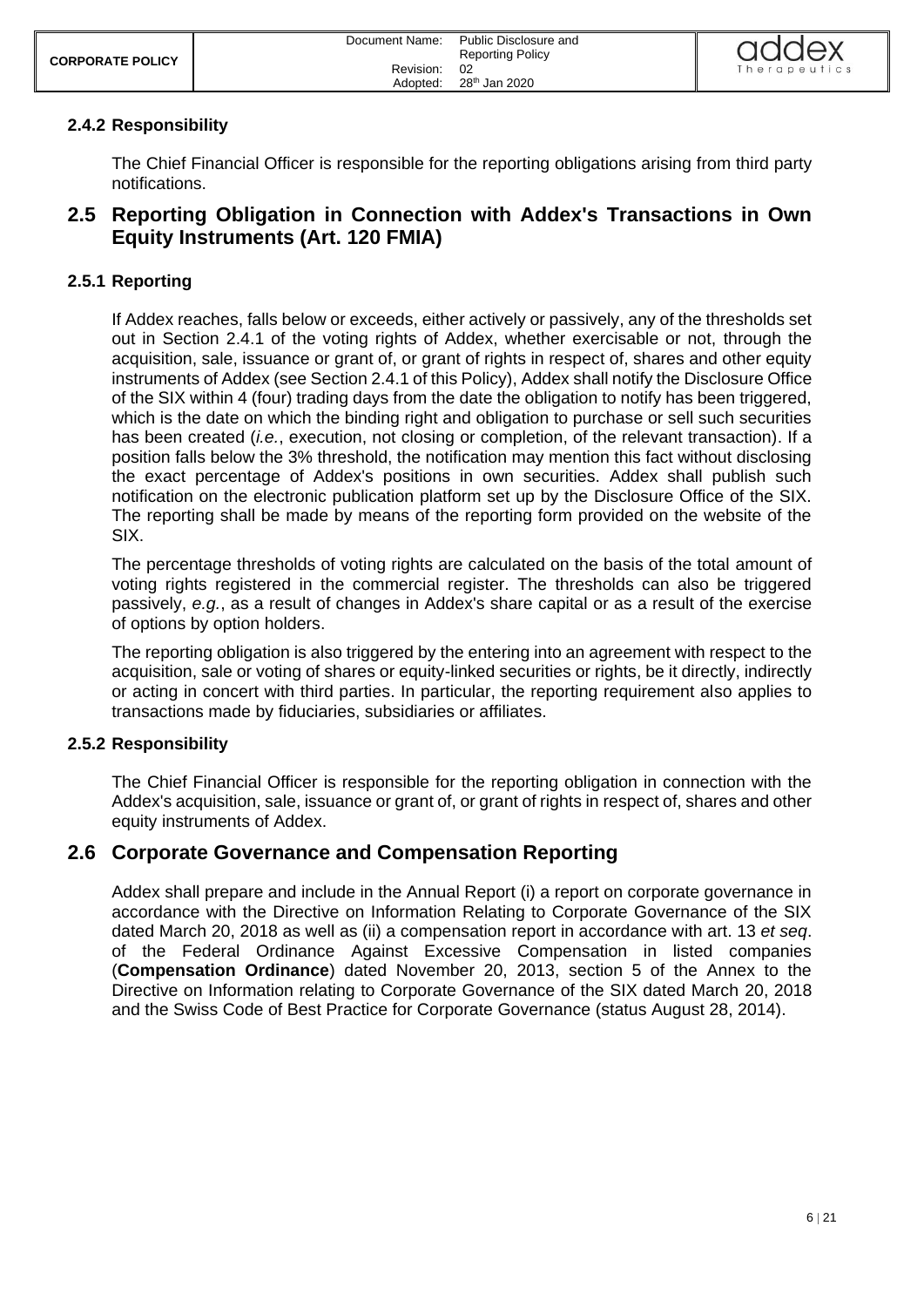# <span id="page-6-0"></span>**2.7 Reporting of Management Transactions (Art. 56 LR)<sup>1</sup>**

#### <span id="page-6-1"></span>**2.7.1 Purpose**

The disclosure of transactions in Addex Securities (as defined below) by members of the Board of Directors and the members of the Executive Management (each a **Reporting Person**) enhances the information available to investors because these persons benefit from a lead-time in information that may be relevant in valuing the Addex Securities.

#### <span id="page-6-2"></span>**2.7.2 Definitions**

Capitalized terms used in this Policy shall have the meanings set forth below or as defined elsewhere in this Policy:

#### **Addex Securities** shall mean:

- (a) any shares of Addex;
- (b) any other securities (including debt securities) issued by Addex which are listed on a regulated exchange or securities market or for which an admission for listing is pending;
- (c) any securities whose value is linked to the securities referred to under a. or b. above (*e.g*., convertible bonds, options, including those granted under an employee participation plan, or pre-emptive rights), regardless of whether issued by Addex or by a third party, and regardless of whether such securities provide for actual delivery or cash settlement;
- (d) any other financial instrument (including, but not limited to, index products and equity baskets) whose price is materially influenced by the securities referred to under a. or b. above; "materially influenced" as used in the preceding sentence shall be deemed existent if the price of a financial instrument is dependent to a degree of more than 25% on the securities referred to under a. or b. above; and

#### <span id="page-6-3"></span>**2.7.3 Reporting Persons**

In accordance with applicable listing regulations, each Reporting Person must report to Addex any Relevant Transaction (as defined in Section [2.7.4\)](#page-6-4) effected by:

- (a) the Reporting Person; and
- (b) any other person or entity, including a trust, corporation, partnership or other institution, (i) whose securities are legally or beneficially owned or controlled by the Reporting Person or (ii) which the Reporting Person may influence in his or its investment decision, in particular domestic partners, individuals living in the same household as the Reporting Person or persons effecting transactions based on a delegation of authority including the power to trade in securities within the framework of an asset management agreement (each of these persons or entities hereinafter a **Controlled Person**).

#### <span id="page-6-4"></span>**2.7.4 Relevant Transactions**

The transaction must be reported if it is a purchase (or subscription according to corporate law) or sale or grant of Addex Securities (**Relevant Transaction**).

However, the following transactions must not be reported under this Section:

 $1 \overline{1}$  Note: This is a copy of art. 3 (with respect to the definition of Addex Securities) and art. 7 of the Securities Trading Policy and of Addex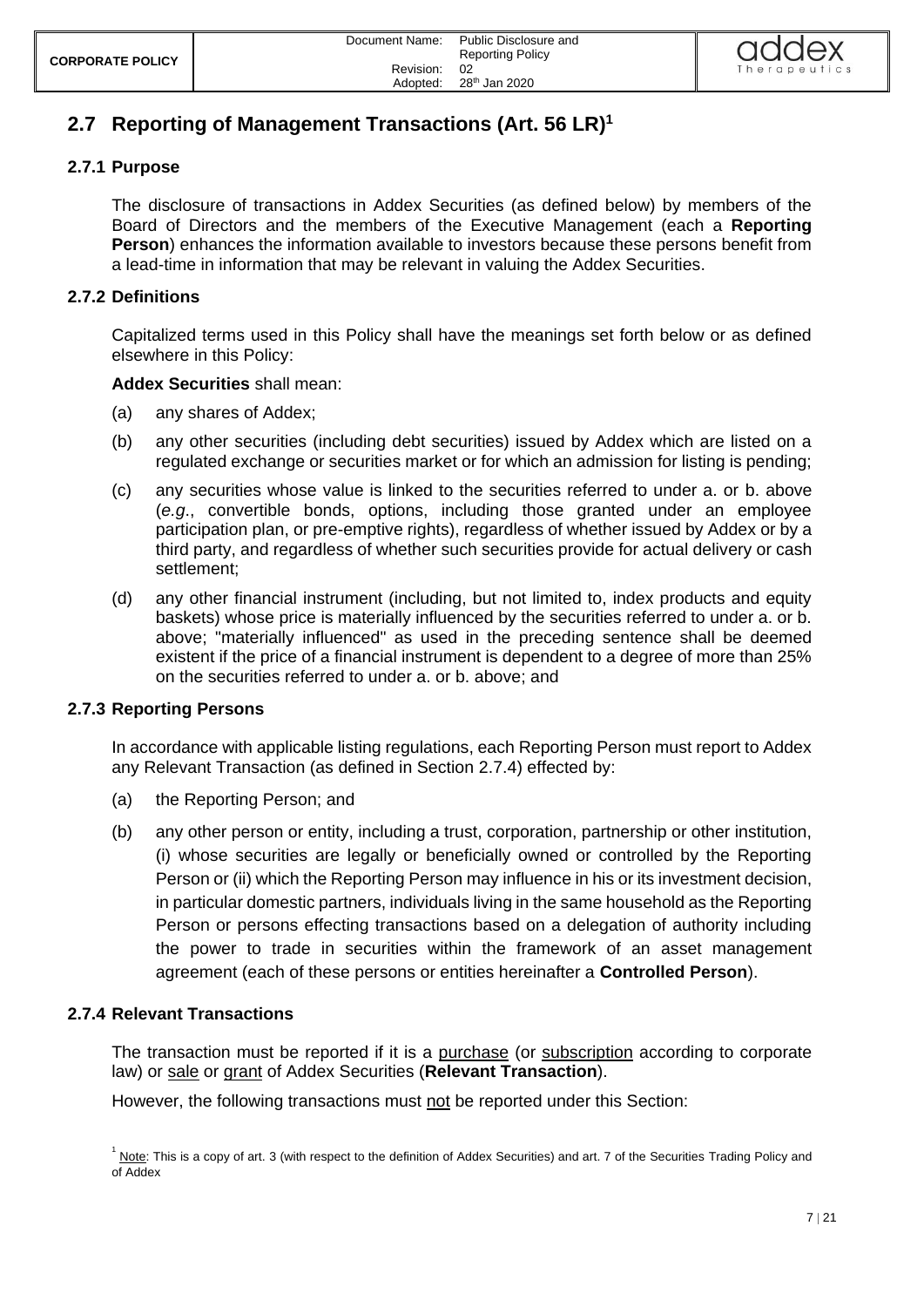- (a) allocation of subscription rights by Addex to existing shareholders regarding Addex Securities (but the exercise of such subscription rights|purchase of shares, or the purchase and sale of such subscription rights must be reported);
- (b) exercise of option rights (whether granted or purchased), including the purchase and sale of underlying Addex Securities resulting from such exercise (but the exercise of option rights granted on the basis of *lit*. e below, as well as the purchase or sale of such options rights must be reported);
- (c) the giving of Addex Securities in pledge, usufruct or in lending;
- (d) inheritances, donations and liquidation of marital property; or
- (e) transaction that takes place on the basis of an employment agreement or a compensation scheme with Addex; provided the Reporting Person cannot cause such transaction to take place through his conscious decision (*e.g.* grant of shares or of options by Addex; however, the exercise of such options must be reported).

#### <span id="page-7-0"></span>**2.7.5 Reporting Modalities**

Any Reporting Person must report to the Chief Financial Officer and to the Head of Finance any Relevant Transaction in Addex Securities on the second  $(2^{nd})$  trading day after executing such Relevant Transaction. Such reporting shall be made on the *ad hoc* reporting form provided by Addex and available on the website of the SIX (Annex 2): https://www.sixexchange-regulation.com/dam/downloads/publication/form/disclosure-of-managementtransactions/form-person-subject-to-reporting-obligation-en.pdf.

Addex will then publish notifications from Reporting Persons on the web-based SIX reporting platform within three (3) trading days after receipt. SIX will then publish the notification on its website without revealing the individual's name but indicating the function of the person subject to the disclosure obligation.

#### <span id="page-7-1"></span>**2.7.6 Responsibility**

<span id="page-7-2"></span>The Chief Financial Officer is responsible for the reporting.

#### $3<sub>1</sub>$ **Inside Information<sup>2</sup>**

### <span id="page-7-3"></span>**3.1 Definition**

**Inside Information** refers to facts (including, without limitation, firm intentions, unrealized plans and prospects), other than rumors and speculation, of sufficiently clear and certain nature (as defined below):

- (a) which are confidential (as defined below);
- (b) which have arisen in the Company's sphere of activity or relate to facts external to the Company (such as knowledge of financial analysis, rating decisions, industry-specific or general economic developments, awaiting publication) or which relate to any Relevant Securities; and

 $2^{2}$  Note: This is a copy of art. 4 of the Securities Trading Policy of Addex.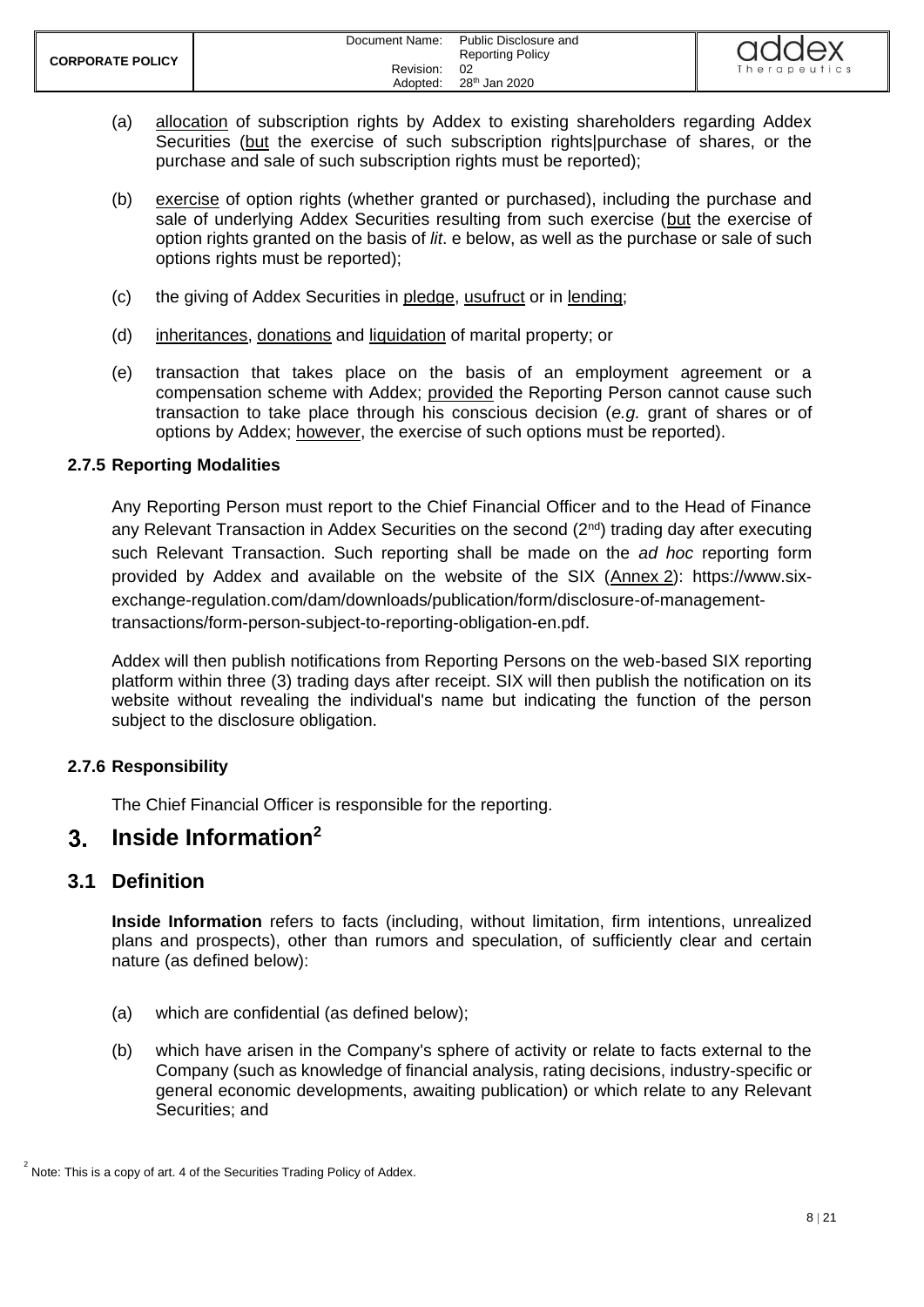(c) which are price-sensitive (as defined below).

Information is of **sufficiently clear and certain nature** if it:

- (a) indicates circumstances that exist or may reasonably be expected to come into existence or indicates an event that has occurred or may reasonably be expected to occur; and
- (b) is specific enough to enable a conclusion to be drawn as to the possible effect of those circumstances or that event on the price of the Relevant Securities.

#### Information is deemed to be **confidential:**

- (a) if it is not generally available but restricted to a limited group of people. Information is deemed to be generally available (*i.e*., in the public domain) if third parties are able to obtain it from generally accessible sources. Information has not been made public as long as *the Company itself* has not publicly disclosed it by way of a media release or public regulatory filing. Rumors, "talk on the street" or third party disclosure, even if widespread and reported in the media, do not constitute a public release until Addex itself has released the relevant information in its entirety; and
- (b) until the end of trading on the first trading day after the Inside Information has been publicly released by Addex in its entirety.

Information is deemed to be **price-sensitive** if such information is capable of affecting the investment behavior of a reasonable market participant and, thus, of substantially influencing the market price of Relevant Securities to an extent that is considerably greater than the usual price fluctuations.

<span id="page-8-0"></span>For examples of Inside Information please refer to Annex 2 hereto.

### **3.2 Principle: Disclosure (Ad Hoc Publicity) (Art. 53 LR)**

#### <span id="page-8-1"></span>**3.2.1 Timing of Disclosure**

Inside Information which has arisen in the Company's sphere of activity (*i.e.*, price-sensitive facts in the sense of art. 53 of the Listing Rules) must be disclosed publicly as soon as a member of the Board of Directors or a member of the Executive Management has knowledge of its main elements.

Whenever possible, disclosure of such Inside Information should be made either (i) ninety (90) minutes before the start of trading or (ii) after the close of trading on the SIX, *i.e.*, before 7.30 a.m. or after 5.30 p.m. CET. If, in exceptional cases, publication during trading hours is unavoidable, SIX must be notified at least ninety (90) minutes prior to such publication.

#### <span id="page-8-2"></span>**3.2.2 Situations Requiring Special Disclosure**

The situations in which material nonpublic information has to be disclosed include:

- (a) correcting a statement as soon as Addex discovers, that such a statement was, when it was made, incomplete, incorrect, inaccurate, or misleading;
- (b) correcting a third-party statement previously approved or adopted by Addex as soon as Addex discovers that such a statement was, when approved, incomplete, incorrect, inaccurate, or misleading;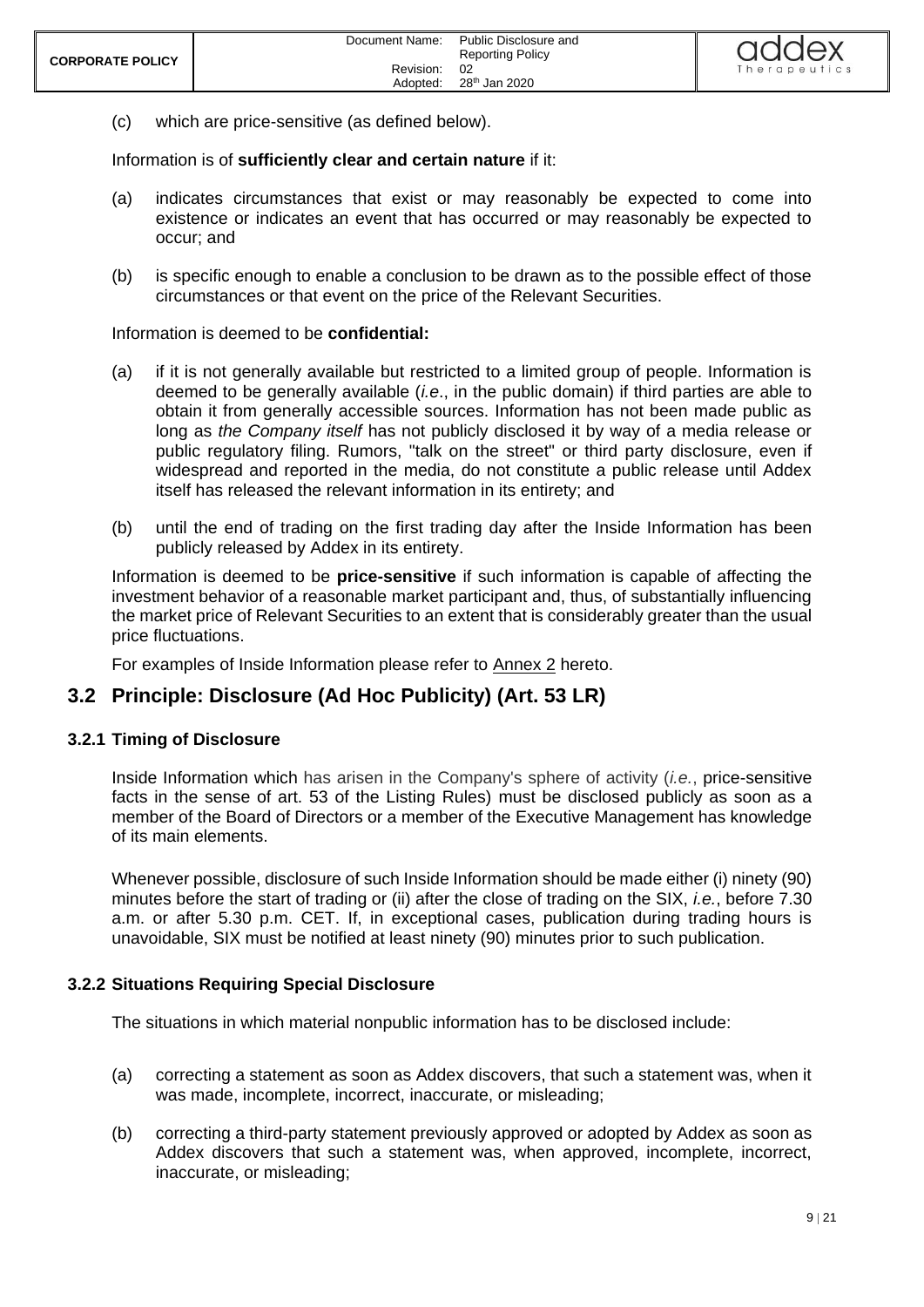- (c) confirming or correcting information in the marketplace that appears to have been improperly disseminated by an Addex source; or
- (d) whenever Addex discovers that material nonpublic information has been inadvertently disclosed to a limited audience.

#### <span id="page-9-0"></span>**3.2.3 Addressees of Disclosure**

Disclosure must be made to the public at large to ensure that all market participants (*i.e.*, also employees and analysts) have equal access to Inside Information. No preferential treatment and no selective notification of Inside Information shall be given or made to anyone (*e.g.*, a shareholder, journalist, potential investor or securities analyst). Disclosure of Inside Information at a shareholders' meeting, analyst presentation or in an individual, one-on-one discussion with an actual or potential investor does not meet the equal access requirement. If Inside Information is divulged unintentionally in a selective setting, such as analyst meetings or conference calls which are not open to the public, Addex shall publicly disclose such Inside Information promptly after such meeting or after it has learned of such divulgation. All interviews with any shareholder, actual or potential investor or security analyst or any comments on analyst reports must be coordinated through the Chief Financial Officer.

#### <span id="page-9-1"></span>**3.2.4 Methods of Disclosure**

Notices disclosing Inside Information (**Ad Hoc Notices**) must be distributed as follows:

- (a) to the SIX ninety (90) minutes ahead of time if published during trading hours (or within the ninety (90) minutes before trading starts), otherwise at the latest when the disclosure of Inside Information is released;
- (b) to at least two (2) electronic information systems widely used by market participants (*e.g*., Bloomberg, Reuters, Telekurs);
- (c) to at least two (2) Swiss newspapers of national importance and reach in German and French;
- (d) to all interested parties upon request (see next paragraph as to the required e-mail subscription push-service);
- (e) to the SEC on Form 6-K or, when applicable, on Form 8-K to ensure broad, nonexclusionary distribution of such Inside Information in accordance with Regulation FD; and
- (f) on the Addex website.

In addition, the Company shall provide a service on its website allowing interested parties to receive, via e-mail distribution (push system), free and timely any Ad Hoc Notices by the Company. The link for registration with this e-mail distribution service must be communicated to the SIX.

Ad Hoc Notices on the website must remain accessible for two (2) years (pull system). The link to the page on which such Ad Hoc Notices are accessible must be communicated to the SIX.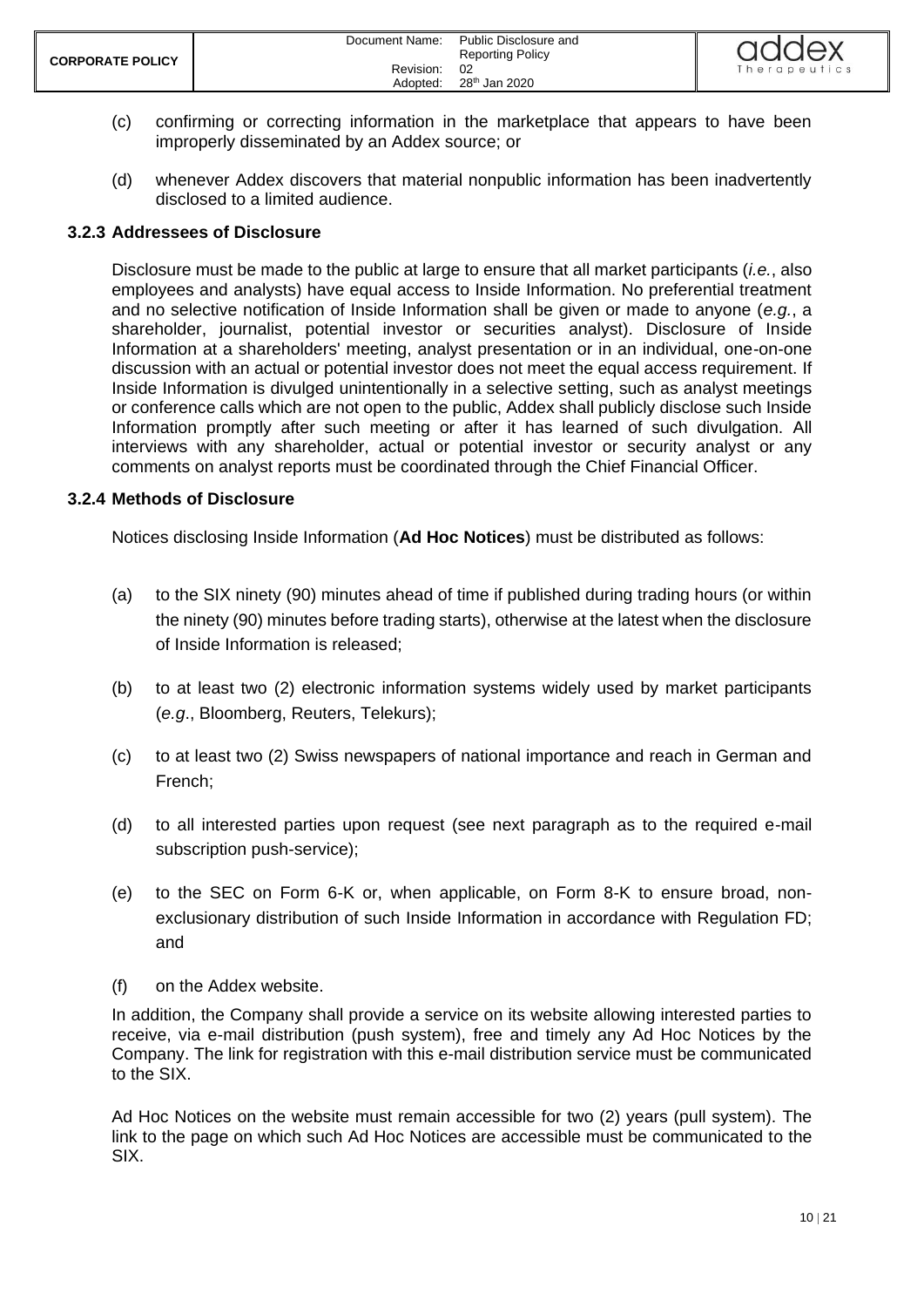#### <span id="page-10-0"></span>**3.2.5 Language, Style and Content**

The disclosure must be made in a manner so that the average market participant can form an opinion of the extent to which the Inside Information is to have a significant effect on the price of the Relevant Securities. The information must be factual, clear and complete, and consistent with information provided previously. Disclosure that does not meet these requirements must be corrected immediately.

Disclosure shall be made in English.

#### <span id="page-10-1"></span>**3.2.6 Responsibility**

The Chief Executive Officer and the Chief Financial Officer (together, the **Clearing Team**) are responsible for the reporting obligation in connection with *ad hoc* information.

The Clearing Team is chaired by the Chief Executive Officer and it shall submit periodic reports to the Chairman of the Board on reporting obligations in connection with *ad hoc* information.

#### <span id="page-10-2"></span>**3.3 Exception: Postponement of Disclosure (Art. 54 LR)**

#### <span id="page-10-3"></span>**3.3.1 Prerequisites**

Disclosure to the public of Inside Information may be postponed if:

- (a) the Inside Information concerns a plan or decision of the Addex Group (such as a planned acquisition, merger, tender offer, cooperation or divestment and the respective negotiations leading thereto, change in the capital structure, material changes in dividend rates, repurchases of Relevant Securities, entry into material contracts, new material discoveries, etc.);
- (b) the disclosure of such Inside Information may harm legitimate interests of the Addex Group; and
- (c) the Company ensures the confidentiality of the Inside Information and that no Insider (as defined in the Addex Securities Trading Policy) is trading with the Relevant Securities.

Accordingly, the disclosure of Inside Information to the Company staff needs to be confined to a small group of persons and such information shall only be made available on a confidential and "need-to-know" basis. Any communication made on the intranet or by similar means of electronic mass communication is not permitted. To the extent persons outside the Addex Group are involved, such persons must sign a confidentiality undertaking (including an undertaking not to trade in the Relevant Securities), substantially in the form attached hereto as Annex 3.

In addition, Insider Lists (as defined below) in accordance with the requirements set forth in Section 4 below must be maintained. All persons having access to Inside Information must, if and to the extent necessary, be made aware of such information qualifying as Inside Information, and the implications of such qualification.

#### <span id="page-10-4"></span>**3.3.2 Immediate Disclosure Upon Occurrence of a Leak**

Disclosure of Inside Information may no longer be postponed if a leak occurs. Leaks are situations in which, against the Company's intentions, the confidentiality of Inside Information is no longer ensured. In particular, a leak will have to be assumed if a possible transaction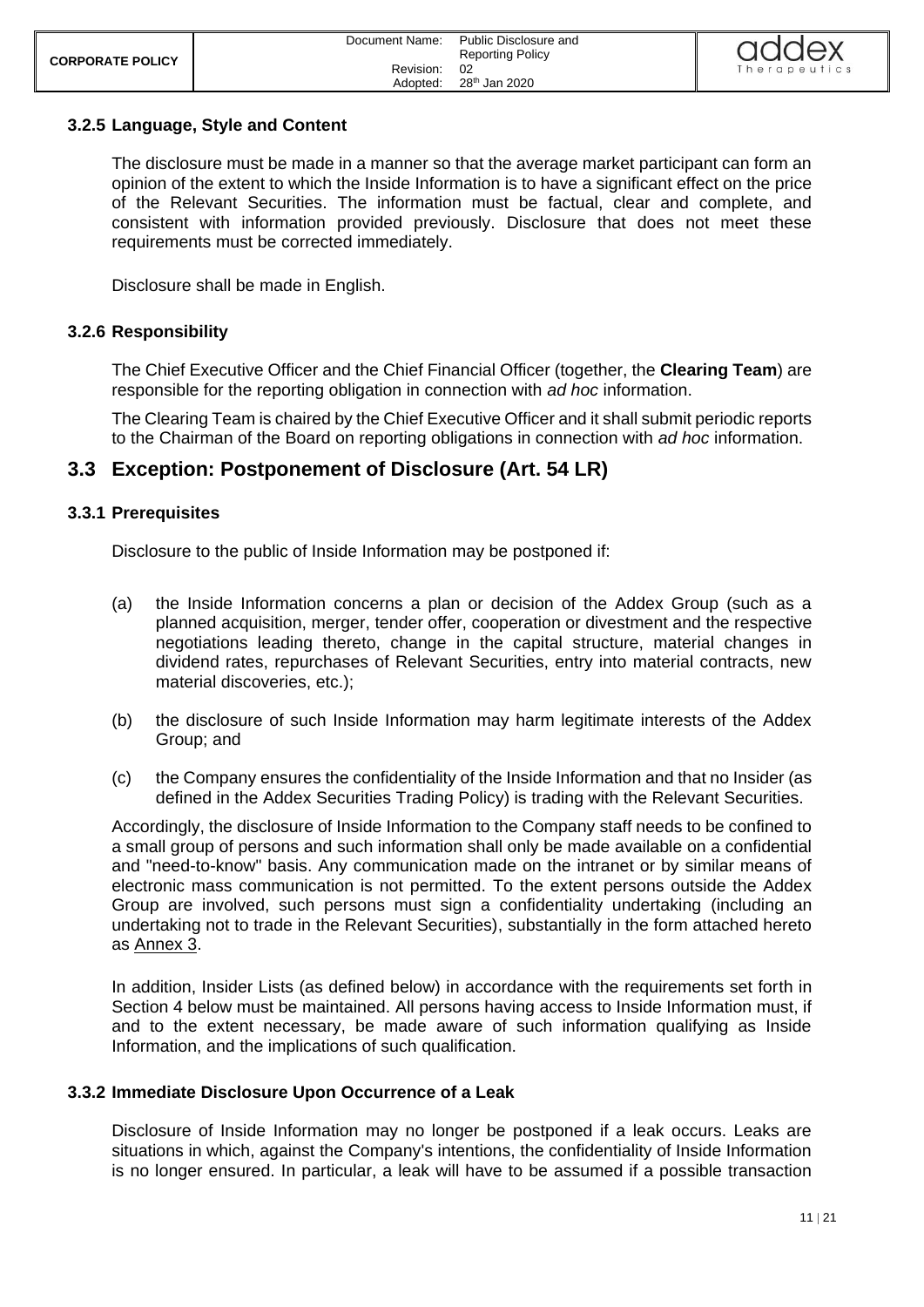becomes known to the public or if (substantially correct) information about terms or details of a contemplated transaction is circulating in the market. Mere rumors are not considered as leaks.

If a leak occurs, Inside Information must be disclosed immediately, even if such Inside Information was scheduled to be released later. If a leak occurs during trading hours (or within the ninety (90) minutes before the start of trading), the SIX must be informed immediately by telephone. To be prepared for a leak situation, a leak contingency plan in relation to each confidential project, the disclosure of which is being postponed, must be established.

## <span id="page-11-0"></span>**3.4 Responsibility**

The determination of whether information warrants disclosure as Inside Information involves an element of judgement. Therefore, all Addex employees who learn of material information that may potentially qualify as Inside Information must report such information immediately to the Chief Financial Officer.

Releases of Inside Information must be coordinated by the Chief Financial Officer. The Chief Financial Officer shall designate the persons responsible for implementing the release of the Inside Information.

If an Addex employee believes that he may have disclosed material nonpublic information to an outside person, he must immediately notify the Chief Financial Officer of the information disclosed, the person(s) to whom the information was disclosed, and any other pertinent information regarding the disclosure.

# <span id="page-11-1"></span>**3.5 Trading Restrictions**

Trading in Relevant Securities is subject to and only permitted in accordance with the Addex Securities Trading Policy.

#### <span id="page-11-2"></span>**Maintenance of Insider Lists**  $\mathbf{4}$

### <span id="page-11-3"></span>**4.1 Principle**

Since the Addex Group, under applicable laws, rules and regulations, may have to disclose to the competent authorities the persons who were privy to Inside Information at a given point in time, Addex will maintain a General Insider List (as defined below) and Project Insider List (as defined below) (each an **Insider List**).

### <span id="page-11-4"></span>**4.2 Responsible Persons**

The person responsible for maintaining the General Insider List shall be the Chief Financial Officer.

The person primarily responsible for maintaining a Project Insider List shall be the designated project manager of the relevant project. At the time a Project Insider List is initially drawn up, and whenever there are changes to the Project Insider List, the responsible project manager shall forward a copy of such Project Insider List to the Chief Financial Officer.

# <span id="page-11-5"></span>**4.3 Contents of Insider Lists**

The General Insider List (**General Insider List**) shall set forth all members of the Executive Management.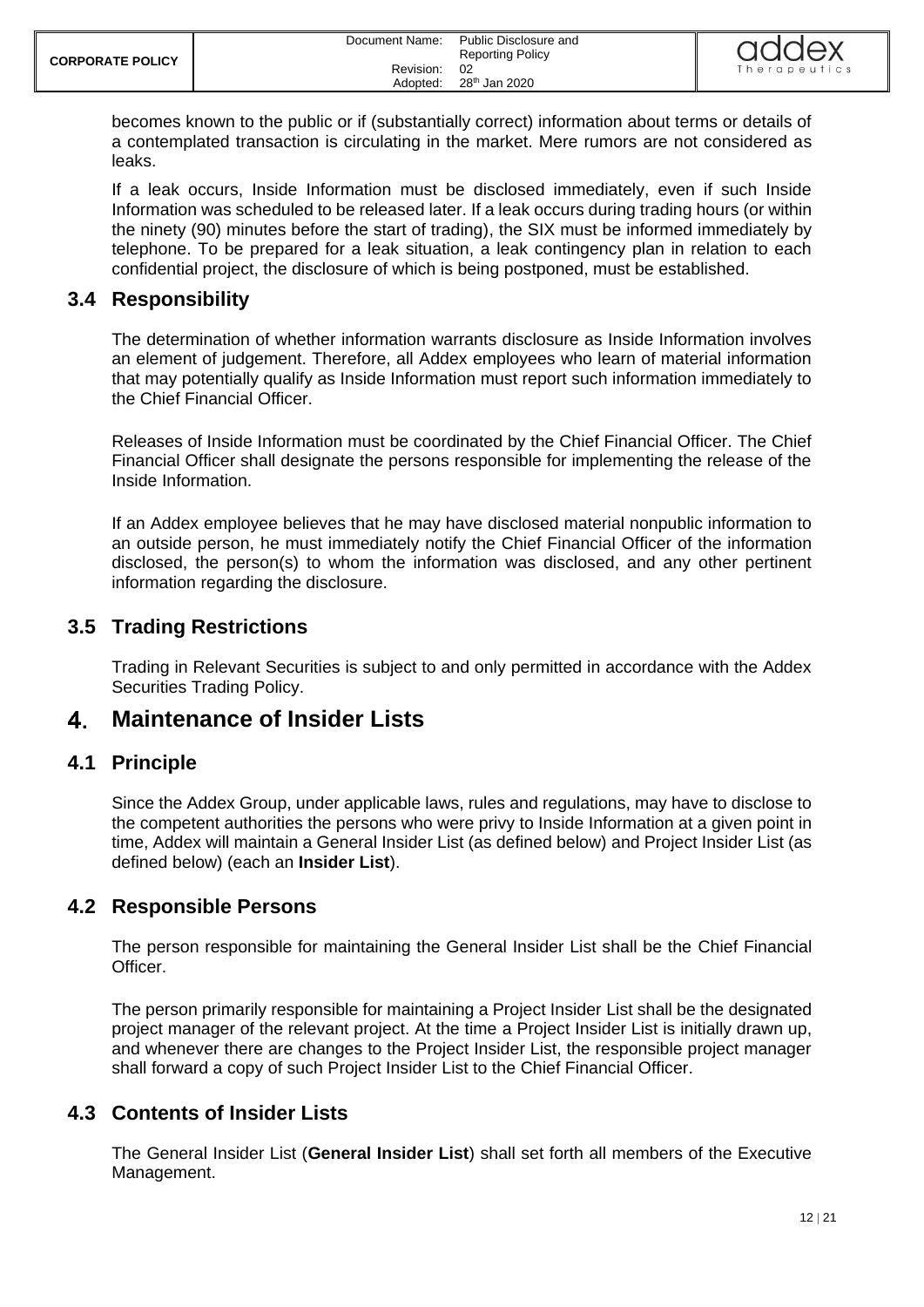The Project Insider List (**Project Insider List**) relating to a confidential project being undertaken by the Company shall contain at least:

- (a) details of Inside Information and of inside information relating to securities other than to Relevant Securities the Company possesses;
- (b) the identity of the person having access to Inside Information set out in Section 4.3(a) of this Policy;
- (c) the reason why any such person is on the Project Insider List; and
- (d) each date on which the Project Insider List was created and updated (with regard to any person) and the period of time for which the relevant project must remain confidential.

Any Insider List shall be kept continuously up to date, with prompt corrections, in particular:

- (a) whenever any new person has to be added to the Insider List; and
- (b) by mentioning whether and when any person already on the Insider List no longer has access to Inside Information.

#### <span id="page-12-0"></span>**4.4 Documentary Requirements**

Each Insider List shall be kept for at least five (5) years after being drawn up or last updated.

Persons responsible for or in charge of drawing up Insider Lists must ensure that any person who has access to Inside Information acknowledges in writing (i) the legal and regulatory duties such access entails and (ii) that he is aware of the sanctions attaching to the abuse or improper disclosure of Inside Information.

In the event a regulatory authority should require Addex to transmit to it an Insider List, its release must be approved by the Chief Financial Officer.

#### <span id="page-12-1"></span> $5<sub>1</sub>$ **Quiet Periods**

#### <span id="page-12-2"></span>**5.1 Purpose**

In order for Addex to comply with the regulations of the SIX when disclosing financial information to the public, Addex sets Quiet Periods (as defined below) during which Addex shall not communicate any financial information to anyone (except on a confidential and "need-to-know" basis, see Section 3.3.1).

#### <span id="page-12-3"></span>**5.2 Scope**

During defined periods preceding the public release of annual or interim financial results (each a **Quiet Period**), Addex shall not provide financial information to the investment community or the public in whatever form, or to employees or external advisors other than on a strictly confidential and "need-to-know" basis (see Section 3.3.1).

In particular, there shall be no meetings with the press, financial analysts and|or investors, and no internal publications and announcements to staff on financial matters. If employees or external advisors have to be provided with financial information to perform their duties, they shall be made aware of the confidentiality and sensitivity of such information and be reminded of this Policy and the Addex Securities Trading Policy.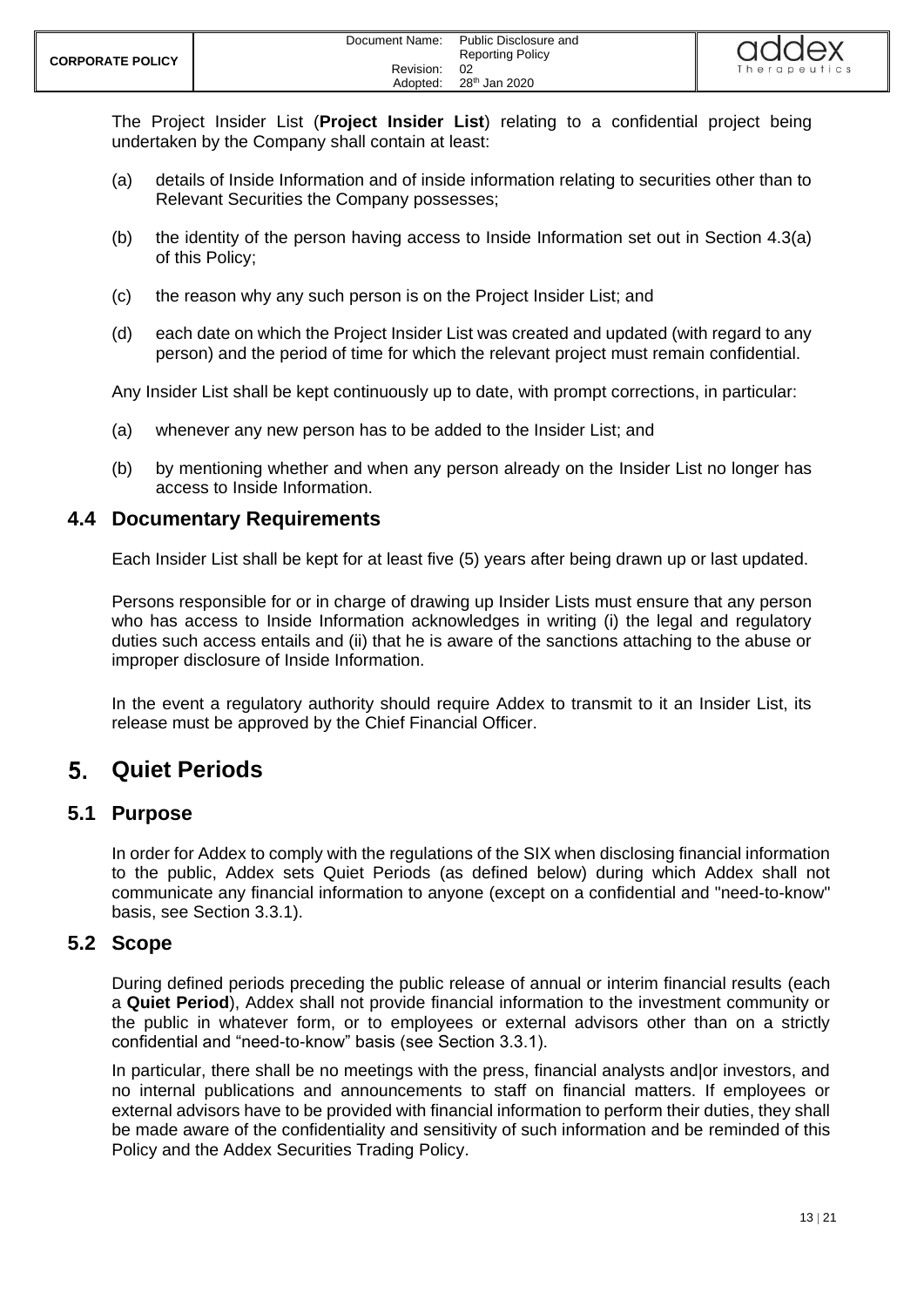| <b>CORPORATE POLICY</b> | Document Name: | Public Disclosure and<br><b>Reporting Policy</b> | addex        |
|-------------------------|----------------|--------------------------------------------------|--------------|
|                         | Revision:      | -02                                              | Therapeutics |
|                         | Adopted:       | 28 <sup>th</sup> Jan 2020                        |              |

As a general rule, a Quiet Period shall cover the period two weeks before the closing date of the annual or semi-annual results until the start of trading on the trading day after announcement of such results.

Each Quiet Period shall be communicated to the Addex staff in advance by the Chief Financial Officer.

#### <span id="page-13-0"></span>6. **Specific Rules with respect to Analysts**

Since interactive contacts are widely preferred in the investment community, Addex sets forth the following general rules of conduct:

- (a) Addex does not sponsor trips for analysts and investors to visit its operations in the various locations. If the meetings are held at the Company's offices, it may provide local group transportation and meals.
- (b) Addex may provide some analysts and investors and other representatives of the investment community with gifts such as a dinner or item(s) of similar insignificant value.
- (c) Addex shall not pay for research reports that have the appearance of reflecting an independent opinion of a brokerage or buy-side firm.
- (d) Addex may assist the efforts of analysts to develop earnings estimates and to enable the investment community to better assess Addex and its business prospects for future performance. However, as a general principle, Addex shall not provide individual guidance to the analysts with respect to earnings estimates.
- (e) Addex shall not publicly comment on analyst reports. However, analyst reports may be publicly corrected by the Chief Executive Officer or the Chief Financial Officer in public disclosures, if the report contains assumptions, conclusions or forecasts which are wrong and which could substantially mislead the market.
- (f) Addex may review, upon request, analysts' models or reports. In these cases, Addex shall comment only on factual information contained in the report and shall not comment on analysts' conclusions.
- (g) To avoid being perceived as having adopted or endorsed the projections and opinions contained in analysts' reports, the Company shall not distribute analysts' reports or post them on its website.
- (h) If any investor requests an analyst report from the Company, the Company shall refer such investor to the analyst firm and disclaim any responsibility for the accuracy or completeness of the report or an endorsement, adoption or confirmation of the report.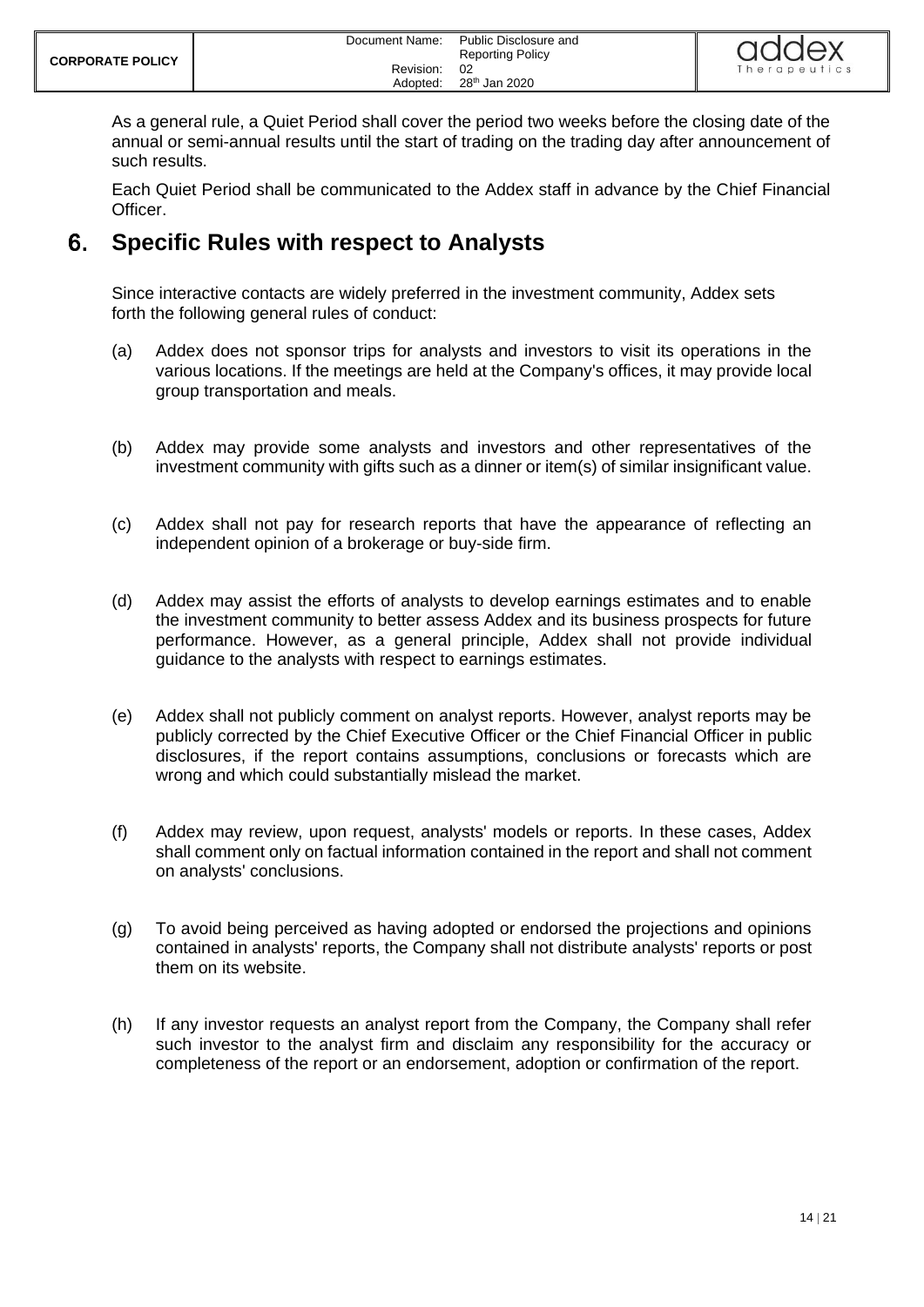

#### <span id="page-14-0"></span> $7<sub>1</sub>$ **Specific Rules with respect to Conference Calls**

Addex may schedule conference calls from time to time to discuss financial results or other information that may be material to the investing public and the securities industry. The procedures applicable to such conference calls are:

- (a) A reasonable time prior to the initiation of the call, Addex will disseminate a press release with a description of the material information to be discussed in the call and announcing the time, date, and dial-in information.
- (b) Addex will not selectively disseminate any additional material nonpublic information after a conference call and will only disclose new information on a conference call if the conference call is held in compliance with Regulation FD.
- (c) A transcript or audio file of the conference call, including any other summaries of the conference call, may be posted on the Addex website.

#### <span id="page-14-1"></span>8. **Record Keeping and Monitoring**

The Company shall keep records of all publicly released communication. The Company shall ensure that its announcements are properly reflected.

All relevant information presented on the Company's website shall be dated, and the website and intranet site shall include disclaimers that the information presented thereon may be out of date and shall not be updated. The Chief Financial Officer shall monitor the Company's website and intranet site and (i) remove or archive outdated information (if permissible in accordance with this Policy), (ii) correct and|or update material information, as necessary, and (iii) ensure consistency of the Company's messages and compliance with this Policy.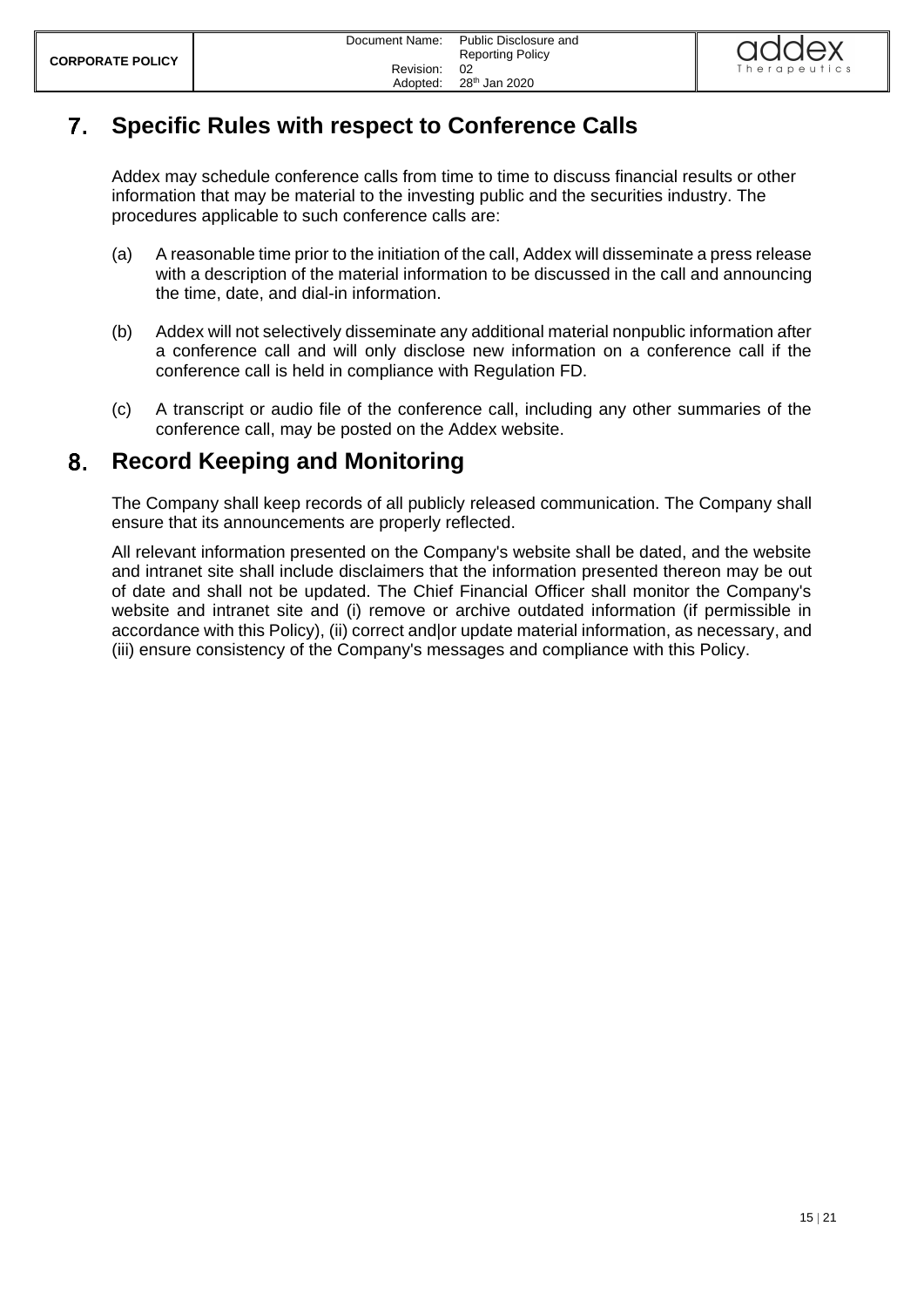# <span id="page-15-0"></span>**Annex 1 - Management Transaction Reporting Form**

# Disclosure of management transactions

Form for the person subject to reporting obligation

#### **Notes**

According to Art. 56 para. 2 of the Listing Rules (LR), a person who is subject to reporting obligation must report his/ her transaction to the issuer no later than the second trading day after the date of the transaction.

This form can be used by a person who is subject to reporting obligation to report transactions to the issuer. However, its use is not mandatory.

The form may not be used by the issuer to submit reports to SIX Exchange Regulation. The issuer must submit its report to SIX Exchange Regulation using the web-based reporting platform on SIX Exchange Regulation's website.<br>On the other hand, the web-based reporting platform is not available for persons subject to the disclosure obli for submission of their reports to the issuer.

#### Report to issuer by a person subject to reporting obligation

1. Person Details

| First Name: | Last Name:   |          |
|-------------|--------------|----------|
|             |              |          |
| Street:     |              | No:      |
|             |              |          |
| City:       | Postal Code: | Country: |
|             |              |          |

Capacity:

Executive member of the Board of Directors / Member of the Senior Management

Non-executive member of the Board of Directors

#### 2. Related Party Transaction

If the transaction was executed by a related party, the related party was a:

natural person

egal entity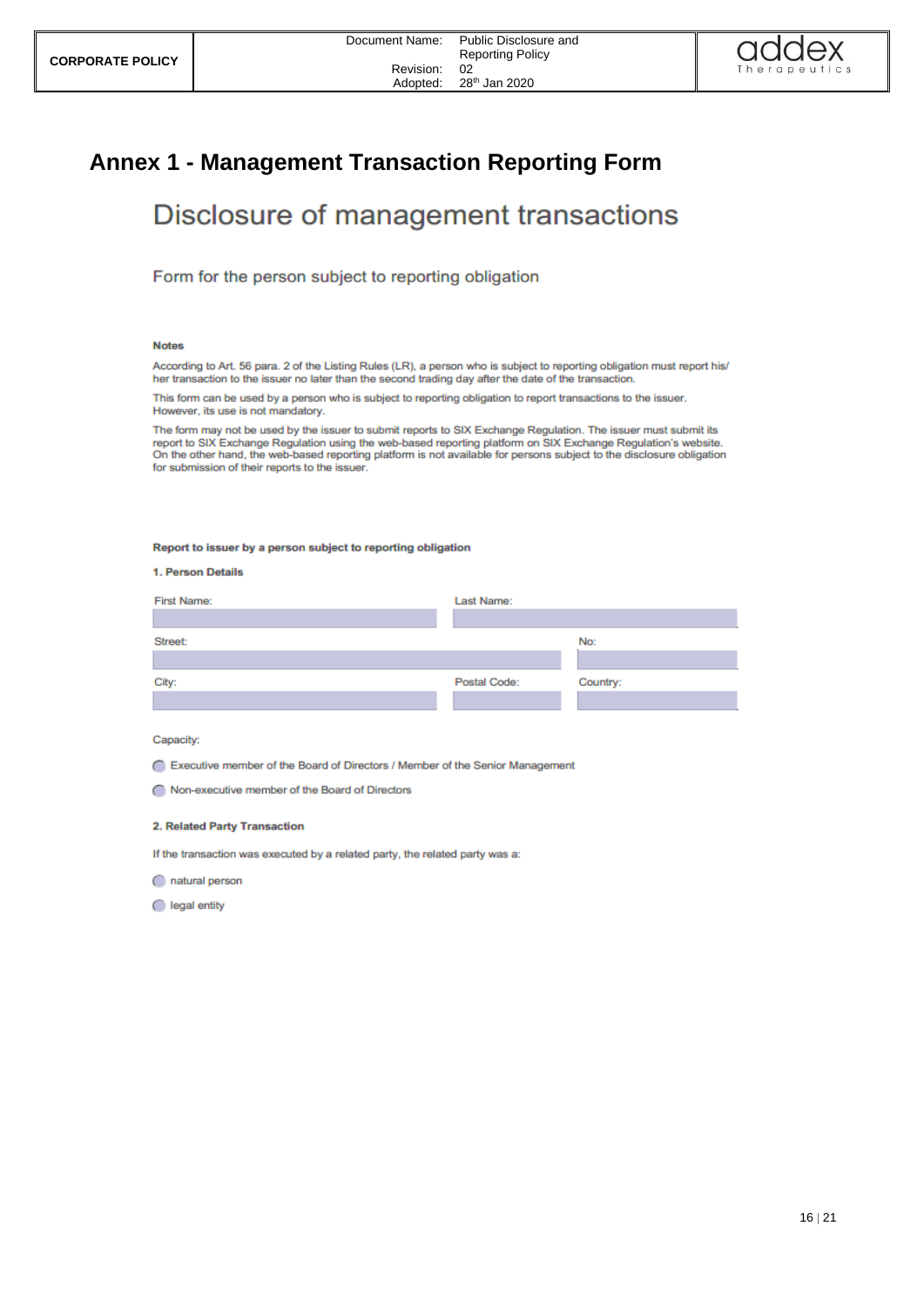| <b>CORPORATE POLICY</b>                                                                                                                                                                                                                                                |                                                                                            | Document Name:<br>Revision:<br>Adopted: | Public Disclosure and<br><b>Reporting Policy</b><br>02<br>28 <sup>th</sup> Jan 2020                                          | Therapeut |
|------------------------------------------------------------------------------------------------------------------------------------------------------------------------------------------------------------------------------------------------------------------------|--------------------------------------------------------------------------------------------|-----------------------------------------|------------------------------------------------------------------------------------------------------------------------------|-----------|
|                                                                                                                                                                                                                                                                        | <b>3. Transaction Details</b>                                                              |                                         |                                                                                                                              |           |
|                                                                                                                                                                                                                                                                        | 3.1. Type of Transaction                                                                   |                                         |                                                                                                                              |           |
|                                                                                                                                                                                                                                                                        | Purchase                                                                                   | ∩ Sale                                  | Granting / Writing                                                                                                           |           |
|                                                                                                                                                                                                                                                                        | 3.2 Type of equity security or financial instrument                                        |                                         |                                                                                                                              |           |
|                                                                                                                                                                                                                                                                        | Registered shares                                                                          | <b>Bearer shares</b>                    |                                                                                                                              |           |
|                                                                                                                                                                                                                                                                        | C Call option                                                                              | ◯ Put option                            |                                                                                                                              |           |
|                                                                                                                                                                                                                                                                        | C Conversion right                                                                         | ◯ Other                                 |                                                                                                                              |           |
|                                                                                                                                                                                                                                                                        | 3.3 Security Name                                                                          |                                         |                                                                                                                              |           |
|                                                                                                                                                                                                                                                                        |                                                                                            |                                         |                                                                                                                              |           |
|                                                                                                                                                                                                                                                                        |                                                                                            |                                         | 3.4. International Securities Identification Number (ISIN) (if the participation rights or financial instruments are listed) |           |
| 3.5. Basic terms of the non-listed financial instruments (e.g. subscription ratio, exercise price, exercise period or<br>duration, exercise type, underlying security, further details to provide an adequate description of the financial<br>instrument if necessary) |                                                                                            |                                         |                                                                                                                              |           |
| 3.6. Total amount of equity securities or financial instruments                                                                                                                                                                                                        |                                                                                            |                                         |                                                                                                                              |           |
|                                                                                                                                                                                                                                                                        | 3.7. Transaction value                                                                     |                                         |                                                                                                                              |           |
| 3.8. Date of the transaction / date of the trade execution                                                                                                                                                                                                             |                                                                                            |                                         |                                                                                                                              |           |
|                                                                                                                                                                                                                                                                        | 3.9. Further transaction details                                                           |                                         |                                                                                                                              |           |
|                                                                                                                                                                                                                                                                        |                                                                                            |                                         |                                                                                                                              |           |
|                                                                                                                                                                                                                                                                        | Place and Date.                                                                            |                                         |                                                                                                                              |           |
|                                                                                                                                                                                                                                                                        |                                                                                            |                                         | Name and valid signature:                                                                                                    |           |
|                                                                                                                                                                                                                                                                        |                                                                                            |                                         |                                                                                                                              |           |
|                                                                                                                                                                                                                                                                        | <b>Important Information</b><br>Please return the completed and signed form to the issuer. |                                         |                                                                                                                              |           |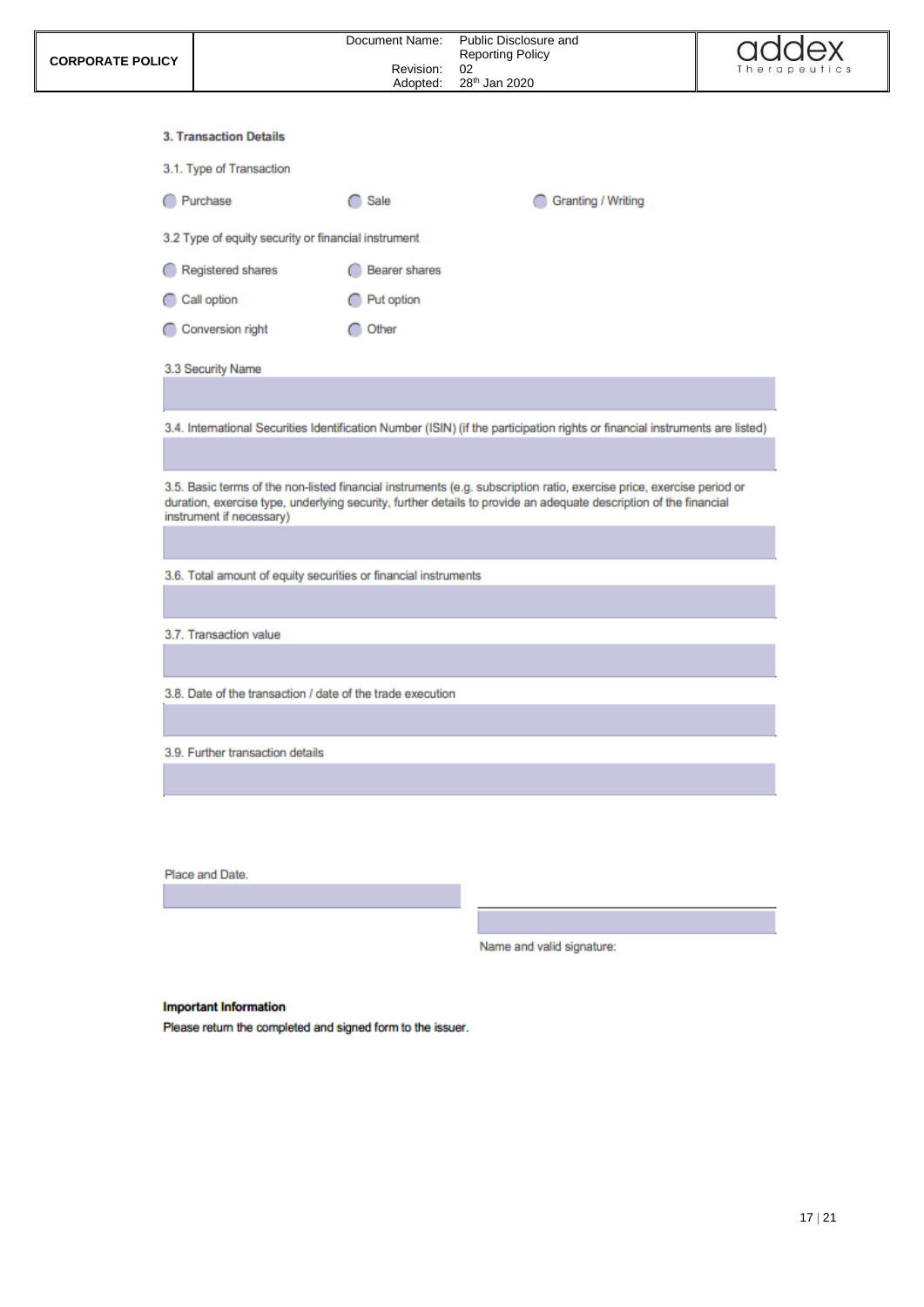# <span id="page-17-0"></span>**Annex 2 - Examples of Inside Information**

- material financial information, including any information about financial results (annual or interim) and significant changes in financial results and|or financial condition;
- material changes in the structure of Addex, including mergers, substantial acquisitions or disposals (in financial terms or in strategic terms), far-reaching restructuring within Addex, significant joint-ventures or changes in assets;
- changes in the capital structure, including board decisions on capital increases or reductions, changes in dividends or in the rights of shareholders, share buy-backs;
- material change in Addex's earnings development, unforeseen sharp fall in earnings, surprising large-scale losses or unforeseen and remarkable earnings growth, which substantially change the general financial picture of Addex;
- important changes in Addex's course of business, including new strategic direction, conclusion or dissolution of strategic alliances, withdrawal of drug on the market, major liability cases or radical market changes, conclusion of material contract;
- important milestones in drug development, such as (un-)successful completion of a development phase or abandonment of a research program,
- all changes in the top management, *i.e.* changes within the Board of Directors or changes within the Executive Management;
- Resignation or replacement of the auditors;
- suspension of or drastic reduction in dividend payments, liquidity problems, impending suspension of payments or auditor notification that the company may no longer rely on the auditor's report, all at the level of Addex; or
- significant developments regarding customers or suppliers, including the acquisition or loss of a significant customer or supplier.

*The list above is not exhaustive. In case of doubt whether actual facts amount to Inside Information, the Chief Financial Officer should be consulted.*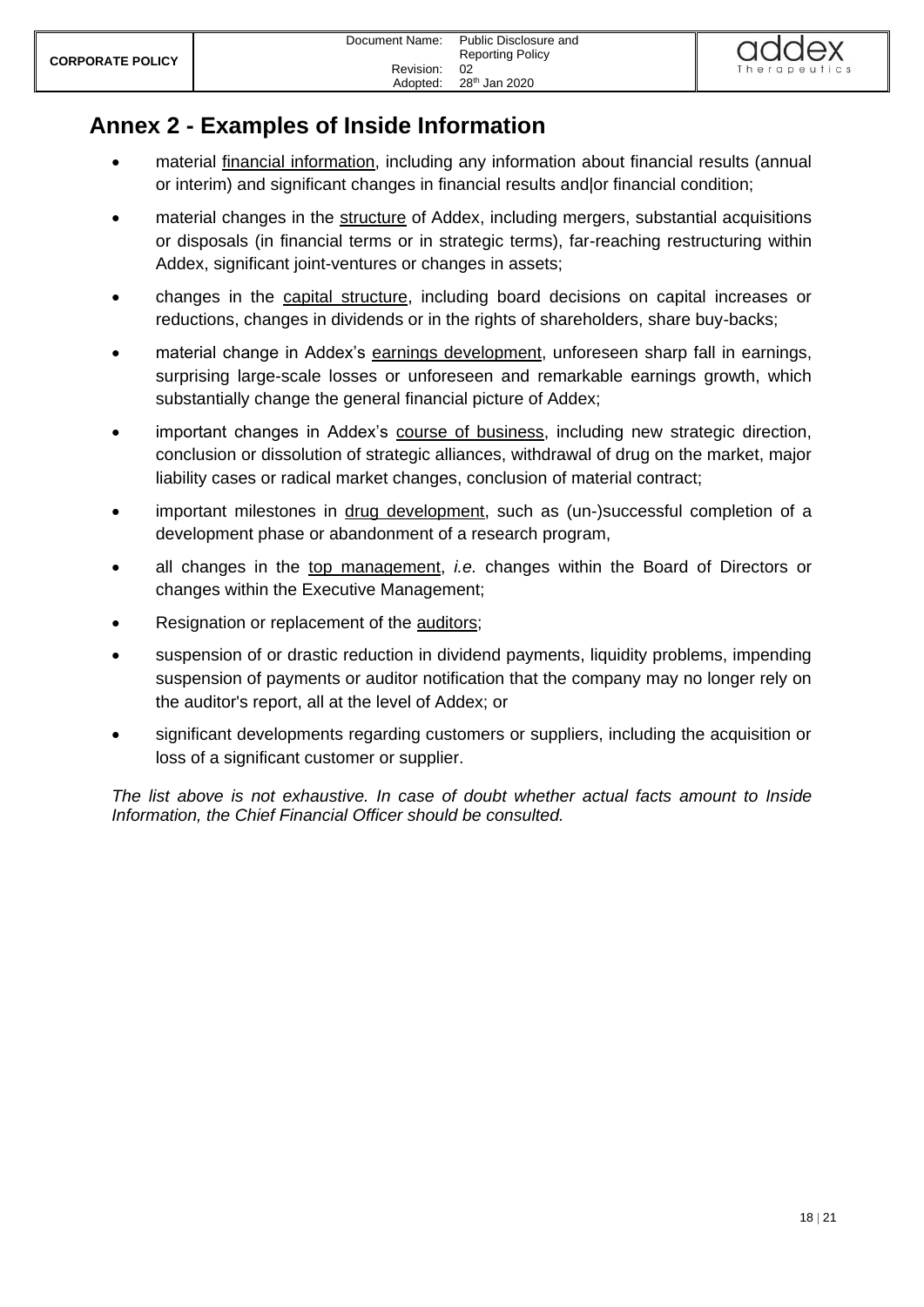# <span id="page-18-0"></span>**Annex 3 - Confidentiality Undertaking**

This Confidentiality Undertaking (the **Undertaking**) is made as of [*insert date*] by and between Addex Therapeutics Ltd (**Addex** or the **Company**) and [*insert third party name advising, consulting, providing other services to or otherwise dealing with the Company*] (the **Insider**).

### **WHEREAS**

The Company wishes to provide the Insider with certain information relating to [*insert appropriate description of project/facts entailing Inside Information*] (the **Matter**) which is confidential and proprietary, may qualify as Inside Information and therefore require disclosure in accordance with applicable disclosure rules and regulations (such information is **Company Confidential Information**, as further defined in Section 2 below).

The Company is required and wishes to protect disclosure of such Company Confidential Information.

**NOW, THEREFORE**, the undersigned undertakes as follows:

# **1. Confidentiality Obligations**

# **1.1 Protection of Company Confidential Information**

Except as permitted by Section 3 below, the Insider agrees that it will not, and will procure that any current or former directors, officers, employees or third party representatives (collectively the **Representatives**) will not, disclose to any other person any Company Confidential Information, and will only use Company Confidential Information for the sole purpose of providing services to the Company in connection with the Matter.

The Insider agrees that it will, and will procure that any of its Representatives will, (i) preserve the secrecy of the Company Confidential Information, (ii) take adequate precautions at all times and enforce such precautions to preserve the secrecy of the Company Confidential Information and (iii) take all actions reasonably necessary to prevent any unauthorized person from obtaining access to the Company Confidential Information. In particular, the Insider shall limit the number of Representatives to those who need to know such Company Confidential Information to be capable of performing their obligations towards the Company in connection with the Matter. Upon disclosure of Company Confidential Information to any Representative, the Insider shall immediately notify the Company of such disclosure to enable the Company to update its insider list.

# **1.2 Prohibition from Trading Based on Company Confidential Information**

The Insider acknowledges that the Company Confidential Information may constitute inside information within the meaning of art. 2(j) and art. 142 of the Swiss Federal Financial Markets Infrastructure Act and|or art. 53 of the Listing Rules of SIX Swiss Exchange and agrees that it will not, and will procure that any Representative will not, sell, buy, enter into any commitment to sell or buy, or otherwise trade in, any Relevant Securities, or recommend to any person to sell, buy, enter into any commitment to sell or buy, or otherwise trade in, any Relevant Securities prior to the end of business on the second (2nd) trading day after the Company Confidential Information has been publicly disclosed by the Company in its entirety.

# **2. Definitions**

(a) For purposes of this Undertaking, **Company Confidential Information** shall mean any information furnished by the Company or any of its affiliates or any of its or their Representatives to the Insider or to any of its Representatives, whether before or after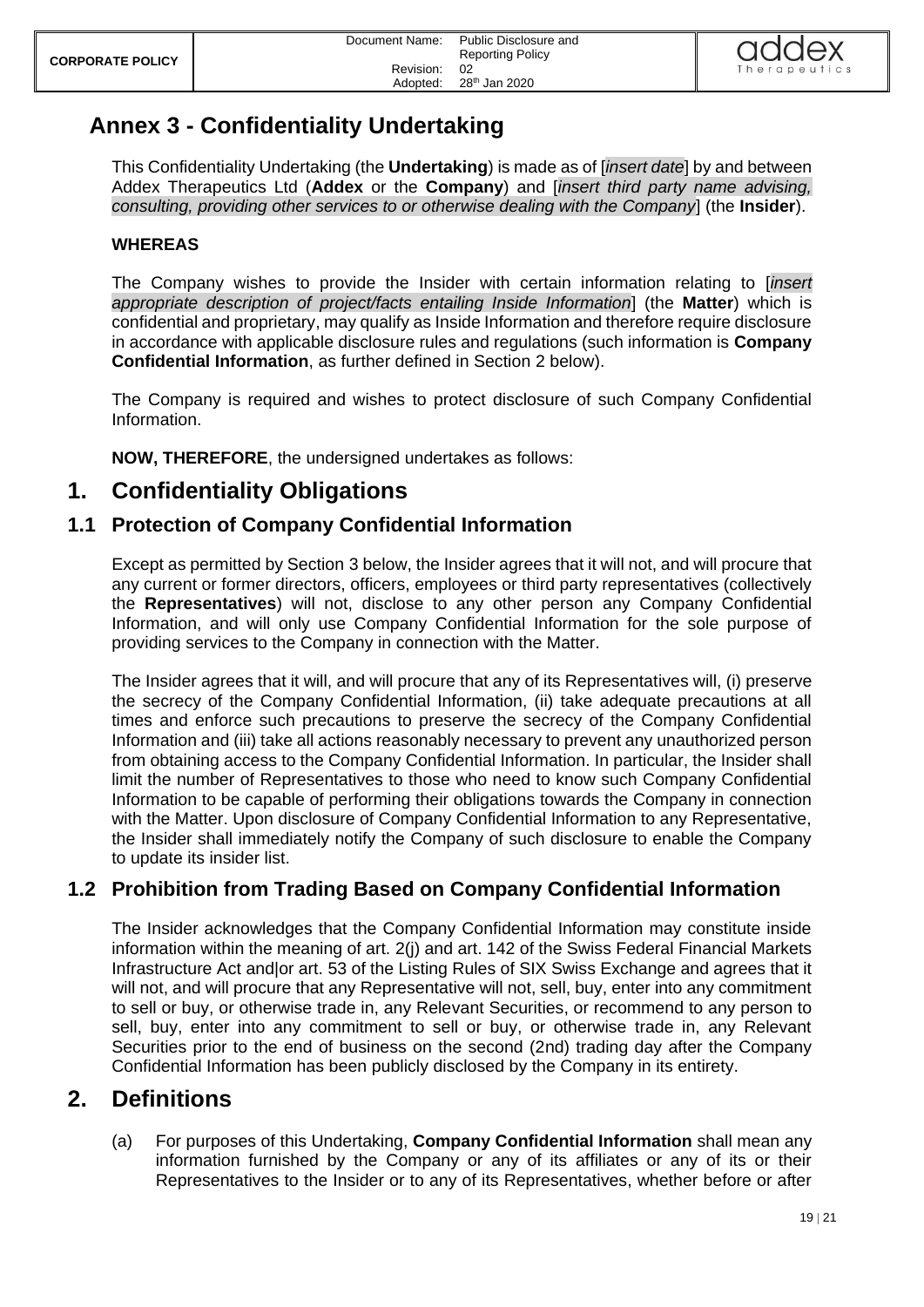the date of this Agreement, including any reports, analyses, compilations, memoranda, notes and other writings prepared by the Insider or any of its Representatives which contain, reflect or are based upon such information. To the extent the Insider, in the course of providing services to the Company or any of its affiliates, develops or assists in developing confidential information relating to Company Confidential Information, such information shall also be deemed Company Confidential Information.

- (b) For purposes of this Undertaking, the term **Company Confidential Information** shall not include information that:
	- (i) was in the public domain at the time it was provided to the Insider or was already lawfully disclosed to the public by a third party at the time the Insider became aware of it;
	- (ii) lawfully entered the public domain through no fault of the Insider;
	- (iii) was in the Insider's possession free of any obligation of confidentiality at the time of the communication thereof to the Insider, unless such information relates to the Matter; or
	- (iv) was lawfully received by the Insider from a third party which was not under an obligation of confidentiality with respect thereto, unless such information relates to the Matter.
- (c) For purposes of this Undertaking, Inside Information shall be deemed to be in the "public domain" or "publicly disclosed" only at the end of business on the second  $(2^{nd})$  trading day after the Company Confidential Information has been publicly released in its entirety.
- (d) The Relevant Securities shall mean:
	- (i) any shares of the Company;
	- (ii) any conversion, acquisition and sale right (*e.g.*, call and put options) which provides for or allows actual delivery of shares or of other conversion, acquisition or sale rights of the Company;
	- (iii) any debt securities (including, but not limited to, bonds and asset-backed securities);
	- (iv) any securities issued by a third party (including, but not limited to, financial instruments, index products and equity baskets) whose price or performance is influenced by more than 25% in value by assets of the Company or any instruments issued by the Company;
	- (v) any financial instrument, including, for the avoidance of doubt, any derivative instruments, which provides for or allows a cash settlement, other contracts for difference, and non-standardized over-the-counter products the performance of which is dependent on any of the securities pursuant to clause (i), (ii), (iii) or (iv) above;
	- (vi) any financial instrument pursuant to clause (v) above whose value depends on the performance of any one or more of the securities pursuant to clause (i), (ii), (iii) or (iv) above (*e.g.*, index products, equity baskets or options on such instruments) by at least one third; and